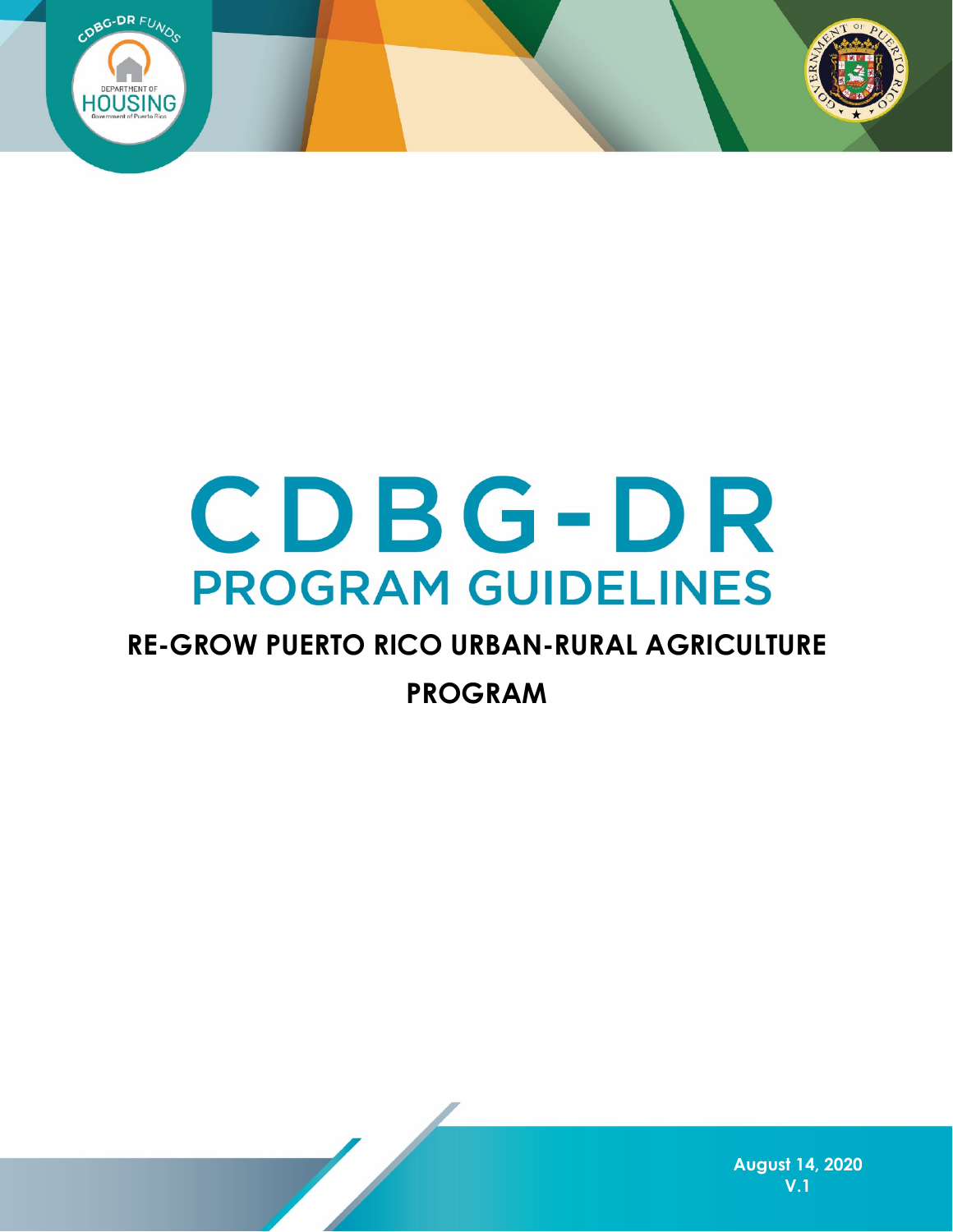CDBG-DR Program Guidelines Re-Grow PR Urban Rural Agriculture Program August 14, 2020 (V.1) Page 2 / 32

**This page was intentionally left blank.**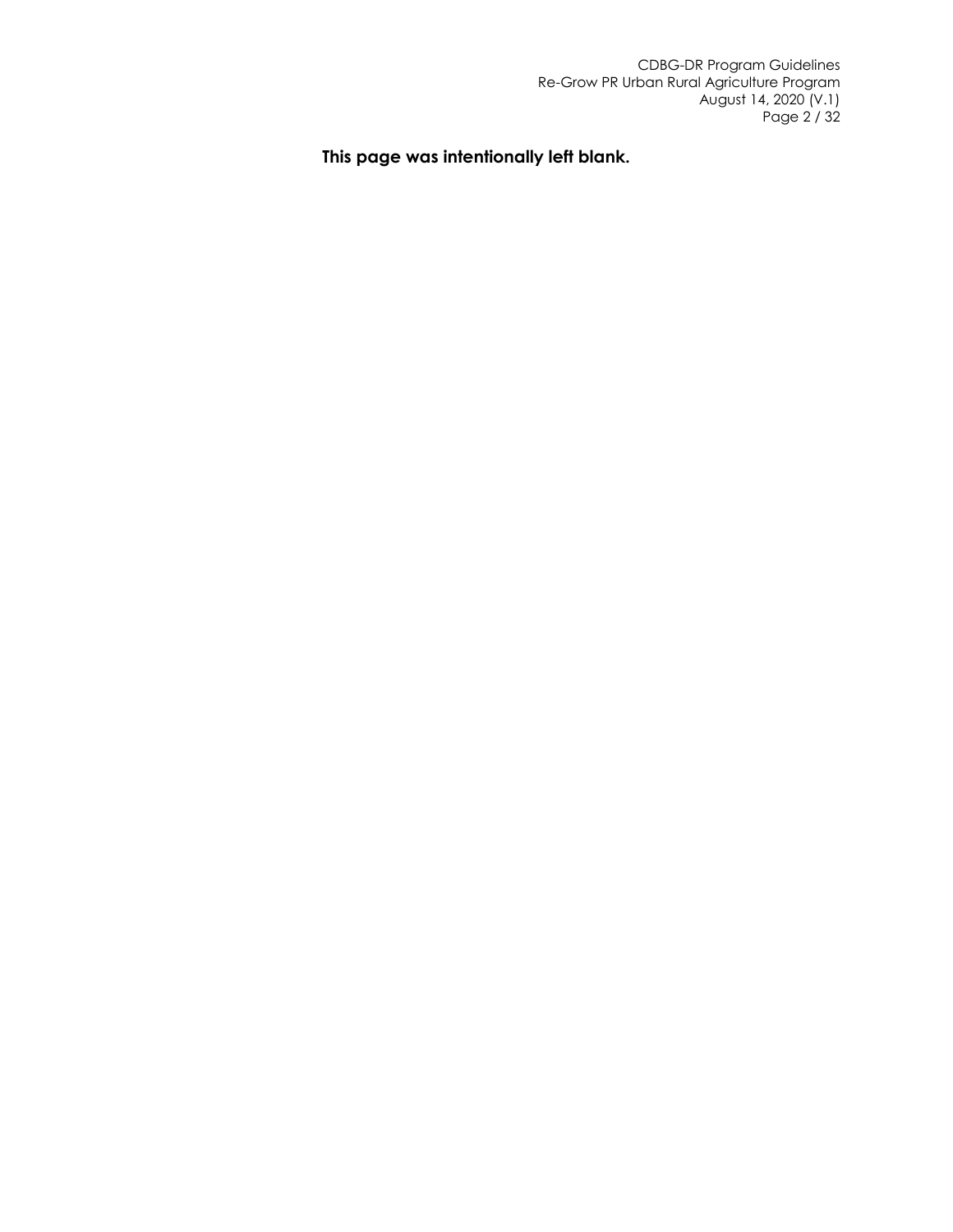CDBG-DR Program Guidelines Re-Grow PR Urban Rural Agriculture Program August 14, 2020 (V.1) Page 3 / 32

# PUERTO RICO DEPARTMENT OF HOUSING CDBG-DR PROGRAM GUIDELINES

**RE-GROW PR URBAN RURAL AGRICULTURE PROGRAM**

VERSION CONTROL

| <b>VERSION</b><br><b>NUMBER</b> | <b>DATE REVISED</b> | <b>DESCRIPTION OF REVISIONS</b> |
|---------------------------------|---------------------|---------------------------------|
|                                 | August 14, 2020     | <b>Original Version.</b>        |
|                                 |                     |                                 |
|                                 |                     |                                 |
|                                 |                     |                                 |
|                                 |                     |                                 |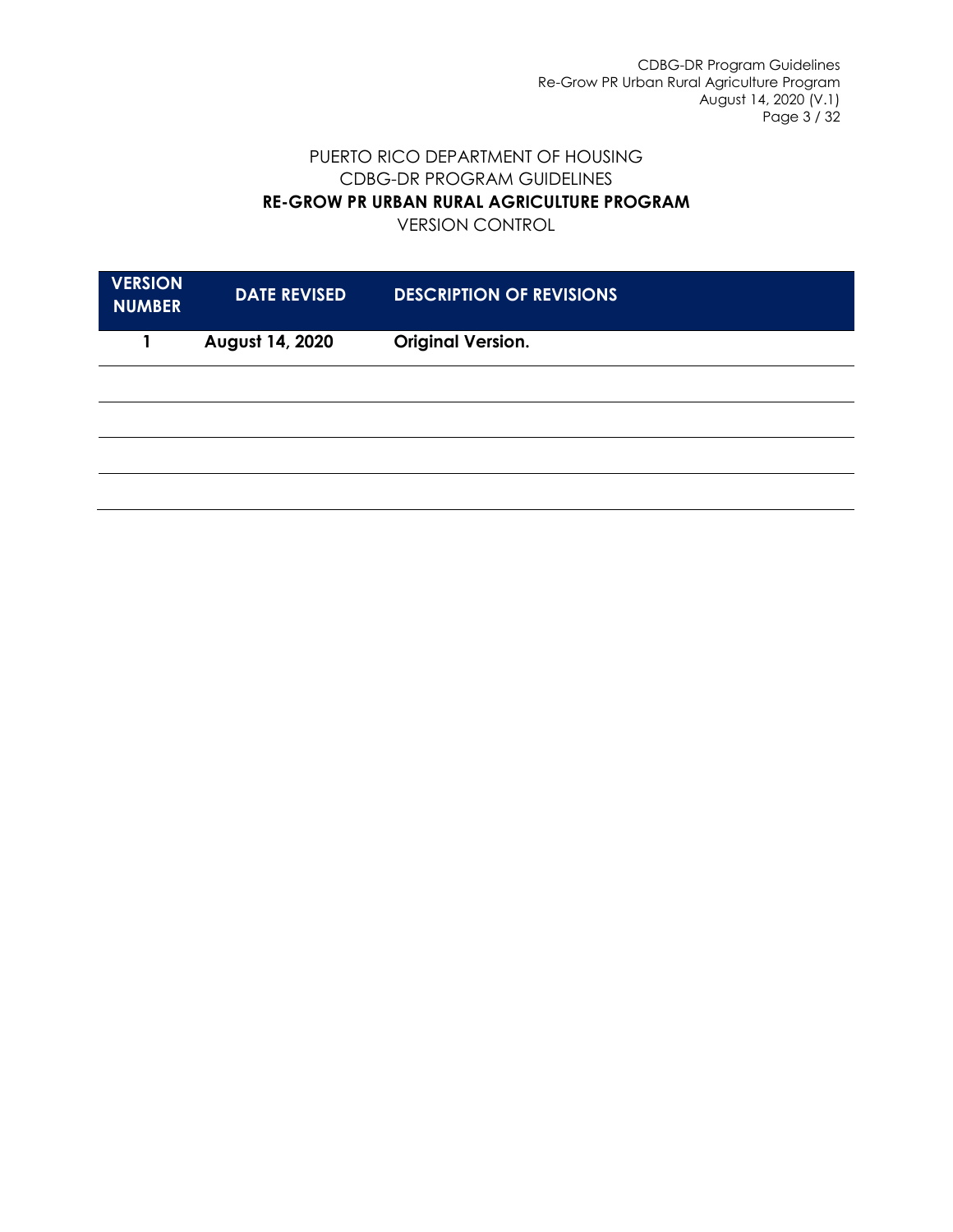# **Table of Contents**

| 1            |      |                                                               |    |
|--------------|------|---------------------------------------------------------------|----|
|              | 1.1  |                                                               |    |
|              | 1.2  |                                                               |    |
| $\mathbf{2}$ |      |                                                               |    |
| 3            |      |                                                               |    |
|              | 3.1  |                                                               |    |
|              | 3.2  |                                                               |    |
| 4            |      |                                                               |    |
|              | 4.1  |                                                               |    |
|              | 4.2  |                                                               |    |
|              | 4.3  |                                                               |    |
|              | 4.4  |                                                               |    |
| 5            |      |                                                               |    |
|              | 5.1  |                                                               |    |
|              | 5.2  |                                                               |    |
| 6            |      |                                                               |    |
|              | 6.1  |                                                               |    |
| 7            |      |                                                               |    |
| 8            |      |                                                               |    |
|              | 8.1  |                                                               |    |
| 9            |      |                                                               |    |
| 10           |      | Program-Based Reconsideration and/or Administrative Review 24 |    |
|              | 10.1 |                                                               |    |
|              | 10.2 |                                                               |    |
|              |      |                                                               | 26 |
|              | 11.1 |                                                               |    |
|              | 11.2 |                                                               |    |
|              | 11.3 |                                                               |    |
|              | 11.4 |                                                               |    |
|              | 11.5 |                                                               |    |
|              | 11.6 |                                                               |    |
|              | 11.7 |                                                               |    |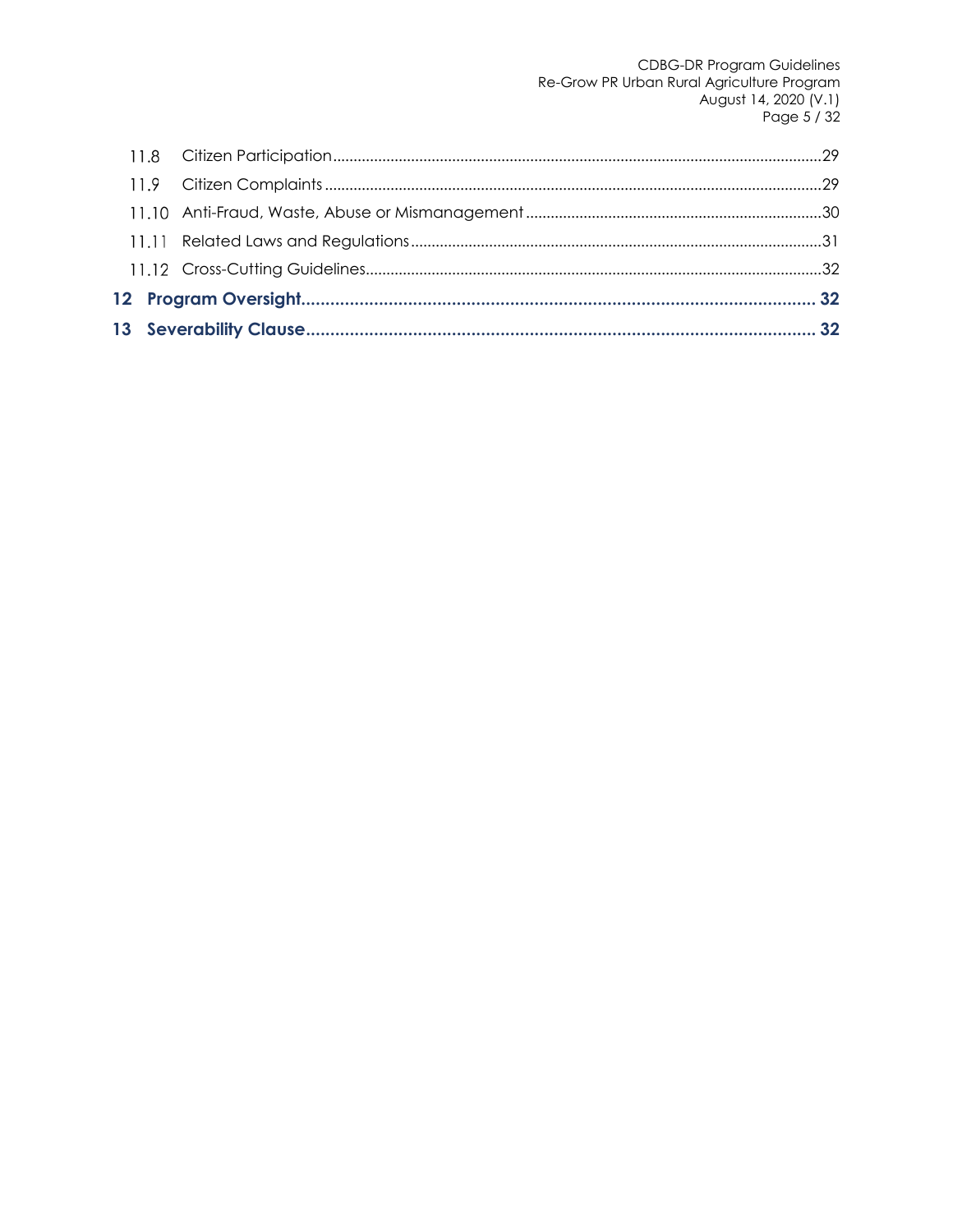# <span id="page-5-0"></span>**1 Overview**

In September of 2017 Hurricanes Irma and María (the **Hurricanes**) produced sustained winds and intense rainfall that decimated agricultural production across the island of Puerto Rico. These Hurricanes caused the loss of eighty percent (80%) of crop value island wide, exacerbating challenges to food security and agricultural business development. The Puerto Rico Department of Agriculture (**PRDA**) estimated seven hundred and eighty million dollars (\$780 million) worth of damages from the Hurricanes, to the agricultural sector of the economy.<sup>[1](#page-5-1)</sup>

Agricultural activity in Puerto Rico has experienced a declining trend for much of the last **fifty (50) years**. Global markets have reduced commodity prices and the draw of higher wages offered by incentivized industrialization in urban areas has steadily pulled people out of agrarian professions.[2](#page-5-2) Studies show a lack of younger people pursuing careers in agriculture and according to the most recent agricultural census, the average age of Puerto Rican farmers is fifty-nine (59). Furthermore, nearly three quarters (3/4) of agricultural producers' island wide fall into the category of businesses with annual sales of ten thousand dollars (\$10,000) or less.[3](#page-5-3) These pressures have resulted in a food system characterized by heavy dependence on imports.

Before the Hurricanes over eighty percent (80%) of all agricultural products consumed on the Island were imported; after, those estimates have increased to over ninety percent (90%).[4](#page-5-4) The underdeveloped agricultural sector combined with heavy reliance on imported food has made the Island vulnerable when facing extreme climatic events like Hurricanes Irma and María. Food and water shortages in the aftermath of the Hurricanes highlighted major inequalities and inadequacies within the food system. Many agricultural producers operate in informal economies and on slim margins. Complexities exist with land titles, access and understanding of certification processes, and distribution networks keeping many farmers cut off from past and current agricultural programmatic benefits.[5](#page-5-5) While rural farmers have informal access to land, urban producers struggle to find economically viable options for land use.[6](#page-5-6) Building capacity throughout the

 $\overline{a}$ 

<sup>1</sup> Puerto Rico Department of Agriculture. (PRDA).

<span id="page-5-2"></span><span id="page-5-1"></span><sup>2</sup> Riley, Eamon J.P., Yovanoff, David J., Reyes-Colon, Jonathan J. "Yo Soy Boricua": Tapping into the Strength of the Puerto Rican Community to Reclaim Control Over its Political, Social, and Economic Future. (2019).

<span id="page-5-3"></span><sup>&</sup>lt;sup>3</sup> Gladys Gonzalez and Alexandra Gregory. Economic Development Plan for the Agricultural Sector. (University of Puerto Rico. Puerto Rico Planning Board 2016).

<span id="page-5-4"></span><sup>4</sup> Ileana Diaz and Carol Hunsberger, Can agroecological coffee be part of a food sovereignty strategy in Puerto Rico? (Geoforum 97. 84-94. 2018).

<span id="page-5-5"></span> $^5$  Rapid Assessment: Impact of Hurricane Maria on Forest Cover, Farmers, and Stakeholders. (World Central Kitchen and J/P HRO in partnership with Centro para la Conservación del Paisaje 2019).

<span id="page-5-6"></span><sup>6</sup> Ortiz-Rivera, M. C., Crespo-Acevedo, W., Avilés-Vázquez, K., Guzmán-Colón, B., Pagán-Roig, I., Gierbolini-Avilés, G. Morales-Rodríguez, D. Guideline for the development of urban orchards in Puerto Rico. (Center for Sustainable Development Studies, Universidad Metropolitana, Ana G. Méndez University System 2018).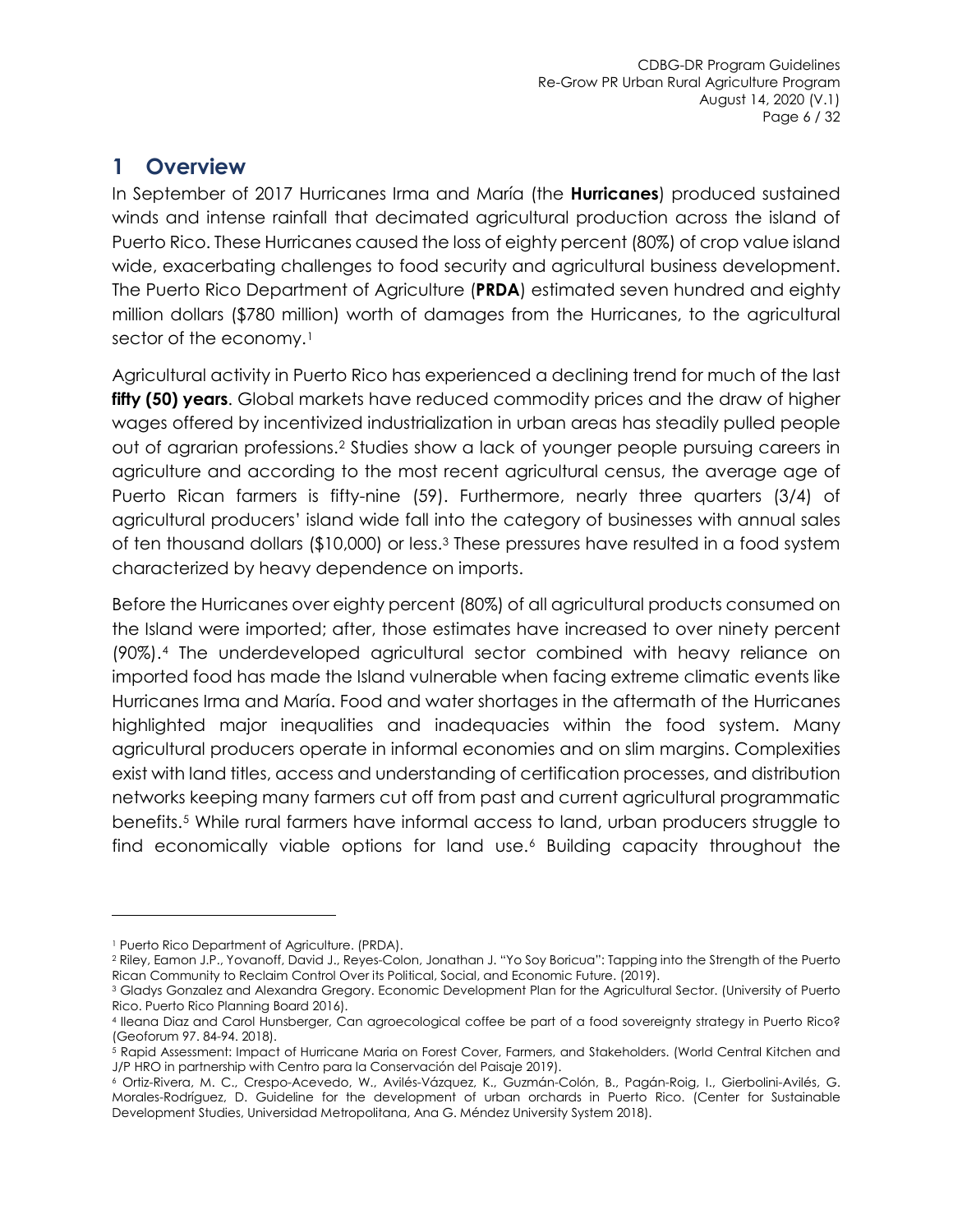agricultural sector as a response to the Hurricanes will reduce vulnerability to future events and simultaneously revitalize an important sector of Puerto Rico's economy.

## <span id="page-6-0"></span>1.1 Objective

Re-Grow Puerto Rico Urban and Rural Agriculture Program (**Re-Grow Program** or the **Program**) will build agricultural capacity and meet the needs created by the Hurricanes through a substantial investment of Community Development Block Grant – Disaster Recovery (**CDBG-DR**) funds in a wide variety of viable and sustainable agricultural activities. Citizens served by the Program will be diverse; spanning from urban to rural areas and across all ages. The Program will focus on small and medium agricultural businesses and non-governmental organizations engaged in sustainable agricultural activities that contribute to the strengthening of the agricultural economy since the Hurricanes. Challenges with urbanization, population migration and land use change will be addressed through urban agriculture and technology deployment. Battered agricultural infrastructure will be improved to withstand future climatic uncertainties. The Program will expose individuals to agricultural opportunities while simultaneously helping established producers create employment opportunities across the sector.

Re-Grow is focused on:

- 1. Promoting and increasing food security island wide; and
- 2. Enhancing and expanding agricultural production related to economic revitalization and sustainable development activities.

#### <span id="page-6-1"></span>**Tie to the Hurricanes**

The United States Department of Housing and Urban Development (**HUD**) requires that CDBG-DR programs have a tie to the Hurricanes. With every municipal government in Puerto Rico being determined by the HUD Federal Register Vol. 83, No. 28 (February 9, 2018), 83 FR 5844 to be "most impacted and distressed", funding is available to all communities across Puerto Rico. In accordance with 83 FR 5844, 5851 "all CDBG-DR funded activities must clearly address an impact of the disaster for which funding was allocated". Since the Hurricanes affected the whole Island, there is an imperative to bolster and rebuild its agricultural economic sector. Agricultural capacity and strong food systems are fundamental to resiliency of economies and, as Puerto Rico's entire agriculture sector was devastated by the Hurricanes, this Program is designed to revitalize this industry. The focus on small and medium agricultural businesses further contributes to stabilizing agricultural professions and organizations associated with the hardest hit LMI populations on the Island. The Re-Grow Program is an integral part of the long-term expansion of jobs in the sector, food security and contributing to overall economic recovery of disaster impacted populations.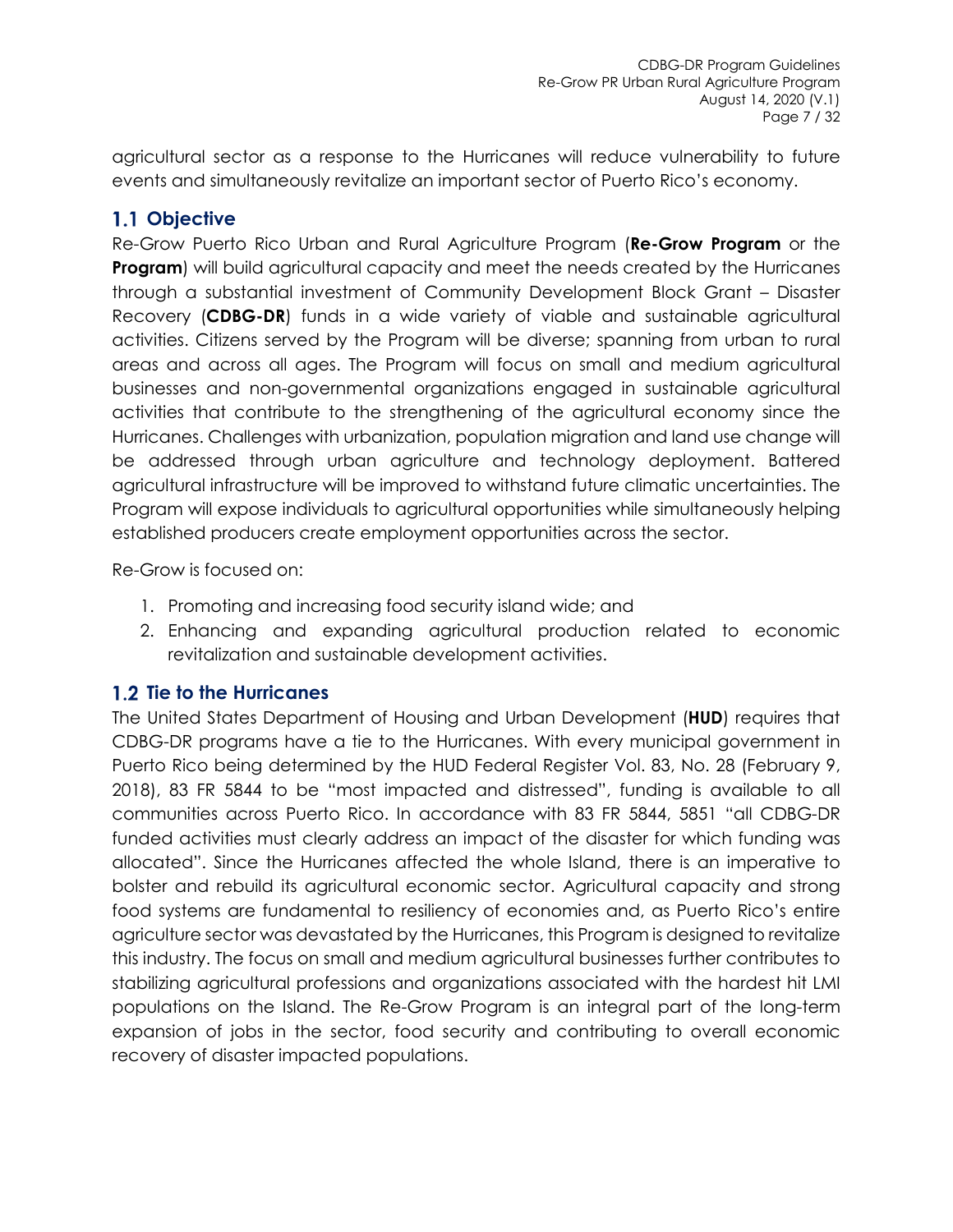# <span id="page-7-0"></span>**2 National Objective**

All activities of CDBG-DR programs must meet one (1) of the three (3) National Objectives defined in the authorizing statute of the CDBG Program at 104(b)(3) of the Housing and Community Development Act of 1974 (**HCDA**), as amended, 42 U.S.C. § 5305. The Puerto Rico Department of Housing (**PRDOH**) anticipates that each Program's eligible activities will meet one of the below listed national objectives. PRDOH will work with entities who are funded through this Program to determine the national objective for each project according to 24 C.F.R. § 570.483 and listed here below:

- Benefit to low- and moderate-income persons (**LMI**) (24 C.F.R. § 570.483(b))
	- o Job Creation/Retention;
	- o Area Benefit; and
	- o Limited Clientele
- Urgent Need (**UN**) activities (24 C.F.R. § 570.483(d))
- Aid in prevention or elimination of Slums or Blight (**SB**) (24 C.F.R. § 570.483(c))

PRDOH has set a goal to expend seventy percent (70%) of Re-Grow Program funds on projects that result in a benefit to LMI individuals or that demonstrably serve LMI areas.

# <span id="page-7-1"></span>**3 Program Description**

The total allocation for the Re-Grow Program is ninety-two million five hundred thousand dollars (\$92,500,000), but is subject to change with additional CDBG-DR Action Plan Amendments. PRDOH realizes that small and medium agricultural businesses need both monetary aid as well as access to essential services and resources. PRDOH will work with the Puerto Rico Science, Technology and Research Trust (**PRSTRT**) as a Subrecipient, who will be responsible to disburse grants and provide technical assistance to small and medium agricultural businesses. The Program may engage additional subrecipients as needed.

Grants to small and medium agricultural businesses will be administered by the Subrecipient and disbursed directly to eligible applicants for program eligible costs (see Grants section below). Applicants must complete an online application including submittal of all required information and documentation for consideration and grant award calculations (see Applications section below).

In addition to providing grants, the Program will provide a wide range of technical assistance activities across the agricultural sector, giving farms and farmers an access to essential services and resources (see Technical Assistance section). The technical assistance is intended to build additional capacity in organizations and agencies that bolster the agricultural sector of the economy.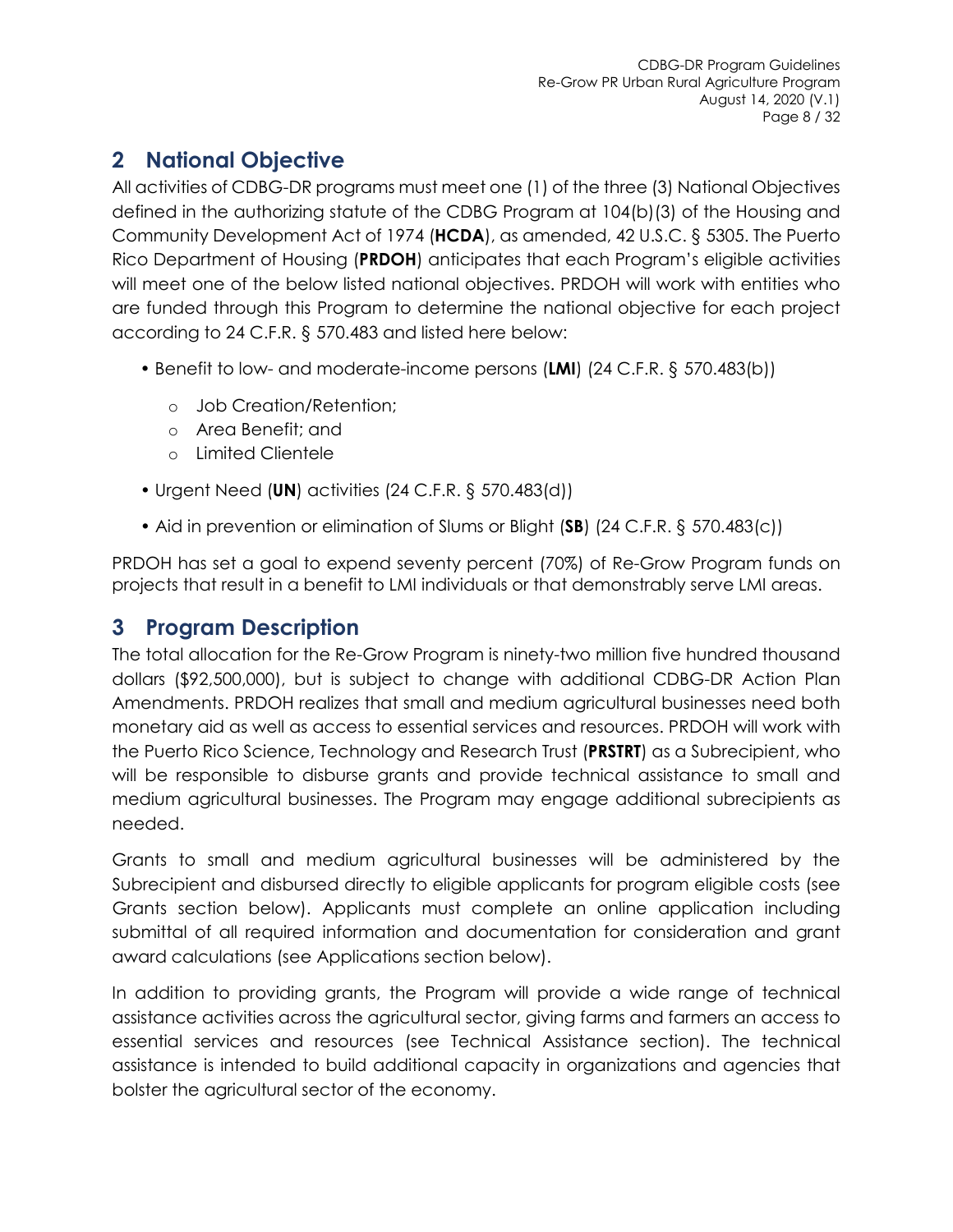## <span id="page-8-0"></span>**3.1 PRDOH's Role**

The PRDOH will serve as the Re-Grow Program's primary oversight entity as the CDBG-DR grantee. PRDOH's responsibilities in this role include, but are not limited to, the following:

- Creation of Program Guidelines;
- Development of the web application;
- Legal document generation and review;
- Information Technology systems development and management;
- Monitoring and oversight of Subrecipients; and
- CDBG-DR compliance, recordkeeping, reporting, and monitoring.

# <span id="page-8-1"></span>**Subrecipient's Responsibilities**

Subrecipients in the Program may include Non-governmental organizations, communitybased development organizations, educational organizations, units of general local government jurisdictions and other governmental entities. Subrecipient(s) will be selected by PRDOH and will aid in program administration in support of the provision of grants and technical assistance to eligible entities outlined below.

The Subrecipients' responsibilities in this role include, but are not limited to the following:

#### **Grants**

- Application intake and eligibility reviews.
- Duplication of Benefits calculations.
- Grant underwriting and award calculations.
- Assistance to applicants throughout the grant application process.
- CDBG-DR compliance, recordkeeping, reporting, and monitoring.
- Coordination and execution of grant agreements with awarded participants.
- Grant funds disbursal to awardees.

#### **Technical Assistance**

- Aid in application processes for accessing certification and other benefits available to farmers.
- Farmer support services and mentoring.
- Agricultural educational workshops related to agricultural methods, techniques, and skill building.
- Programmatic Services contributing to capacity building within a qualified agriculture or farming operation.
- CDBG-DR compliance, recordkeeping, reporting, and monitoring.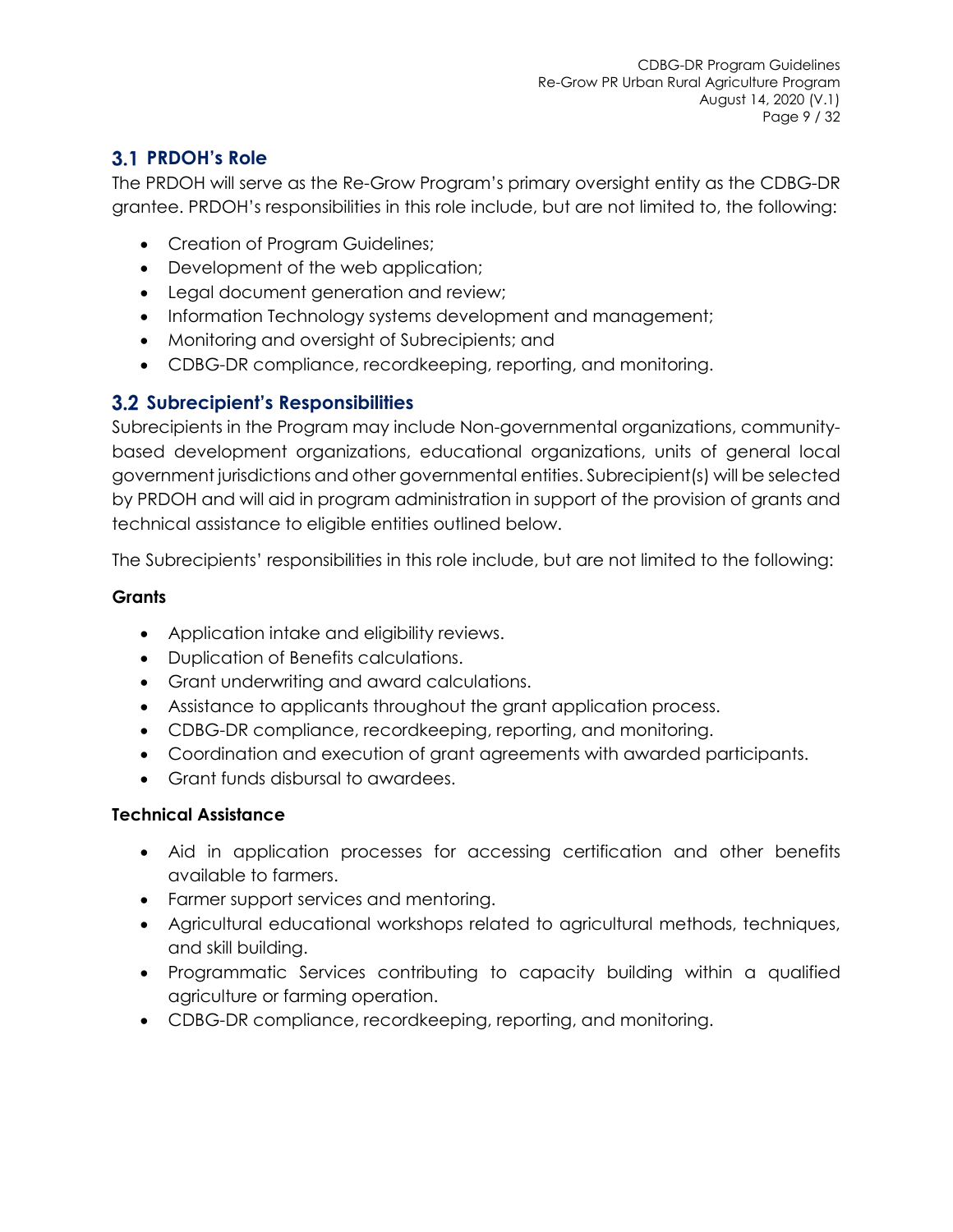# <span id="page-9-0"></span>**4 Eligible Use of Funds**

All projects funded by the U.S. Department of Housing and Urban Development (**HUD**) must meet a national objective, be performed by an eligible entity, meet at least one (1) eligible activity, and be documentable as an eligible cost; all listed in these guidelines.

## <span id="page-9-1"></span>**Eligible Entities**

 $\overline{a}$ 

Entities eligible to apply for and receive grant awards and technical assistance through the Program will be small and medium agricultural businesses.

Eligible entities can be existing, re-starting or starting-up and include, but are not limited to, the following:

- $\triangleright$  Small and medium agricultural businesses, that meet the "small family farm" defined below, and can include:
	- Small and medium agribusinesses that support the activities and production of small farm and farmers.
	- Small and medium food producers, manufacturers, distributors, or suppliers engaged in local food production or distribution.
	- Community based organizations involved in food production or distribution.
	- Agricultural microenterprises (5 employees or less).

These eligible entities will be required to meet the United States Department of Agriculture (**USDA**) size threshold classification of "small family farm" defined below.

The USDA Economic Research Service (**ERS**) Farm Typology defines "small family farms" as operations with annual gross cash farm income (**GCFI**) under three hundred and fifty thousand dollars (\$350,000).[7](#page-9-2) This classification encompasses eighty-nine percent (89%) of farms and enables the Program to most effectively impact the agricultural economy of Puerto Rico.

<span id="page-9-2"></span><sup>7</sup> <https://www.ers.usda.gov/topics/farm-economy/farm-structure-and-organization/farm-structure/>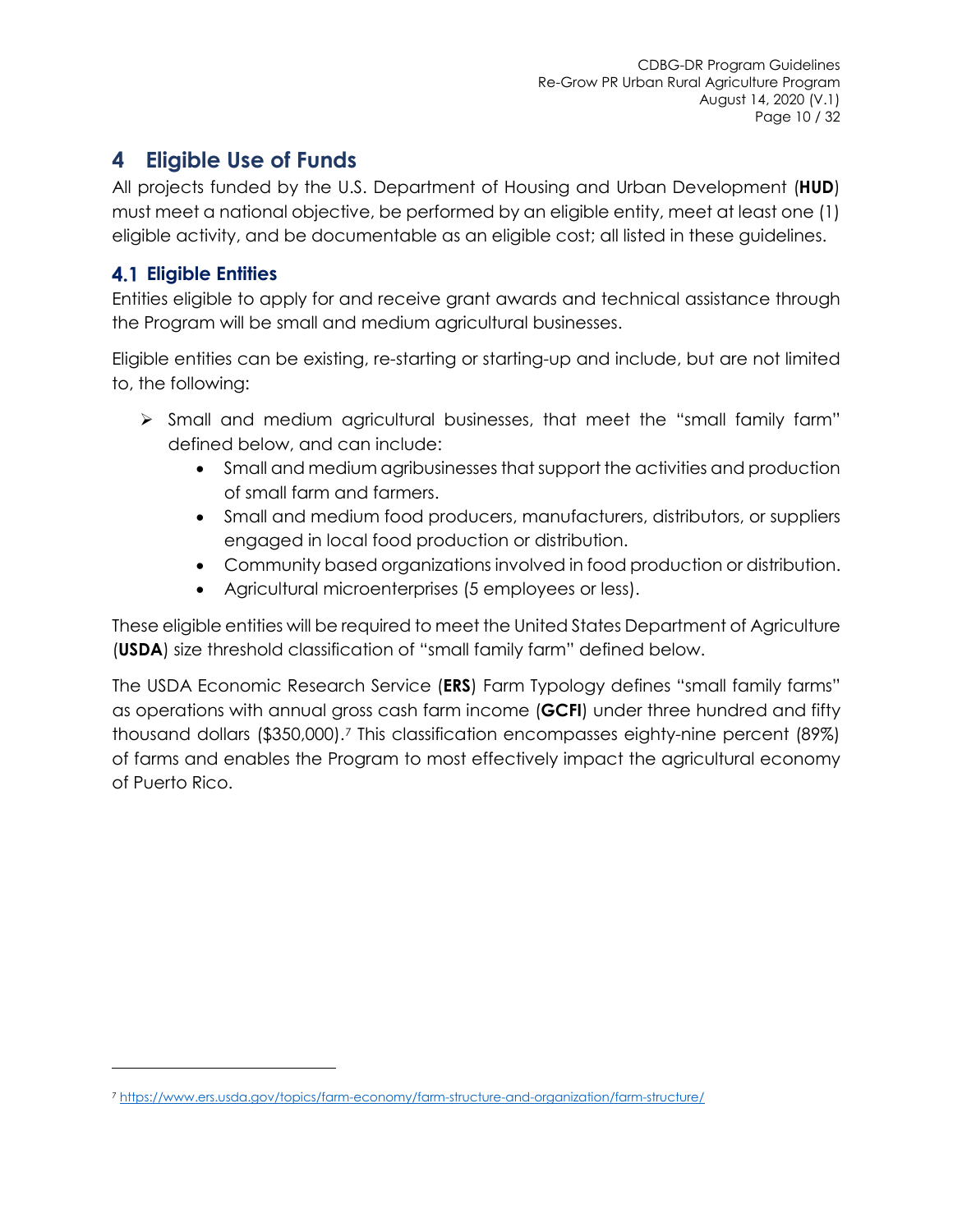

Source: USDA, National Agricultural Statistics Service and Economic Research Service

|                                | <b>Share of US farms</b> |
|--------------------------------|--------------------------|
|                                | Percent                  |
| <b>All farms</b>               | 100.0                    |
| Farm size by gross sales value |                          |
| \$1,000,000 or more            | 3.9                      |
| \$500,000 - 999,999            | 3.5                      |
| \$250,000 - 499,999            | 4.3                      |
| \$100,000 - 249,999            | 6.5                      |
| Less than \$100,000            | 81.8                     |

Farm-level average net cash income by sales class and typology, 2011-2020F Nominal (current dollars)

**Footnotes** Data as of February 5, 2020

Source: USDA, National Agricultural Statistics Service and Economic Research Service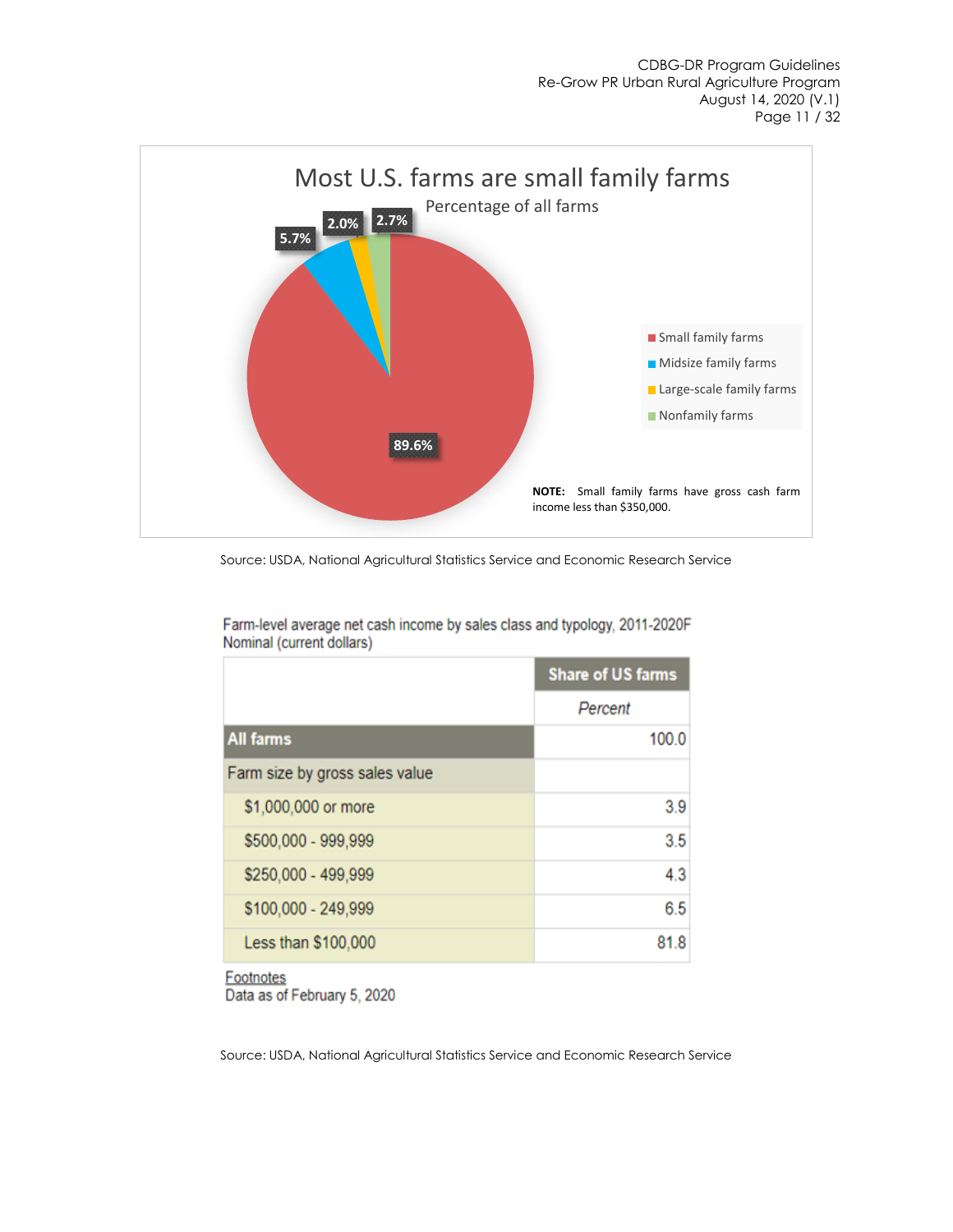Furthermore, these entities must be engaged in "Farming Operations" as defined at 7 C.F.R. §1400.3:

Farming operation means a business enterprise engaged in the production of agricultural products, commodities, or livestock, operated by a person, legal entity, or joint operation that is eligible to receive payments, directly or indirectly, under one or more of the programs specified in 1400.1[8](#page-11-2). A person or legal entity may have more than one farming operation if such person or legal entity is a member of one or more joint operations.

# <span id="page-11-0"></span>**Eligible Activities**

Eligible activities for this Program, per the Housing and Community Development Act of 1974, 42 U.S.C. § 5305 (Activities eligible for assistance), are:

- 2. Section 105(a)(22) Microenterprise Assistance;
- 3. Section 105(a)(17) Economic development assistance that creates or retains iobs:
- 4. Section 105(a)(14) Activities Carried Out through Nonprofit Development Organizations;
- 5. Section 105(a)(15) Assistance to neighborhood-based nonprofit organizations, local development corporations, and nonprofit organizations; and
- 6. Section 105(a)(21) Assistance to Institutions of Higher Education.

# <span id="page-11-1"></span>**Eligible Costs**

Eligible costs for the Re-Grow Program are listed in the tables below. Note these lists are not all inclusive but rather include most of the costs and should give applicants a clear picture of the kinds of costs that are program eligible. Eligible costs will be evaluated based on farming discipline and proposed use.

#### 4.3.1 Grants

The following table represents eligible costs that can be requested through an application and funded through the Program in the form of a grant to an eligible entity.

#### **Table 1: Eligible Costs**

 $\overline{a}$ 

| Farm                  | Fencing: Permanent, Moveable, and Electric<br>Livestock holding and management equipment<br>Irrigation systems: above ground, underground<br>Pumps, Solenoids, flow control devices, and sensors |
|-----------------------|--------------------------------------------------------------------------------------------------------------------------------------------------------------------------------------------------|
| <b>Infrastructure</b> | o Ponds, Liners, and Tanks<br><b>Nutrient Control Systems</b><br>Fertilizer (various application methods)<br>Dosing and in System Syphoning Technologies                                         |

<span id="page-11-2"></span><sup>8</sup> https://www.ecfr.gov/cgi-bin/text-idx?node=pt7.10.1400&rgn=div5#se7.10.1400\_11.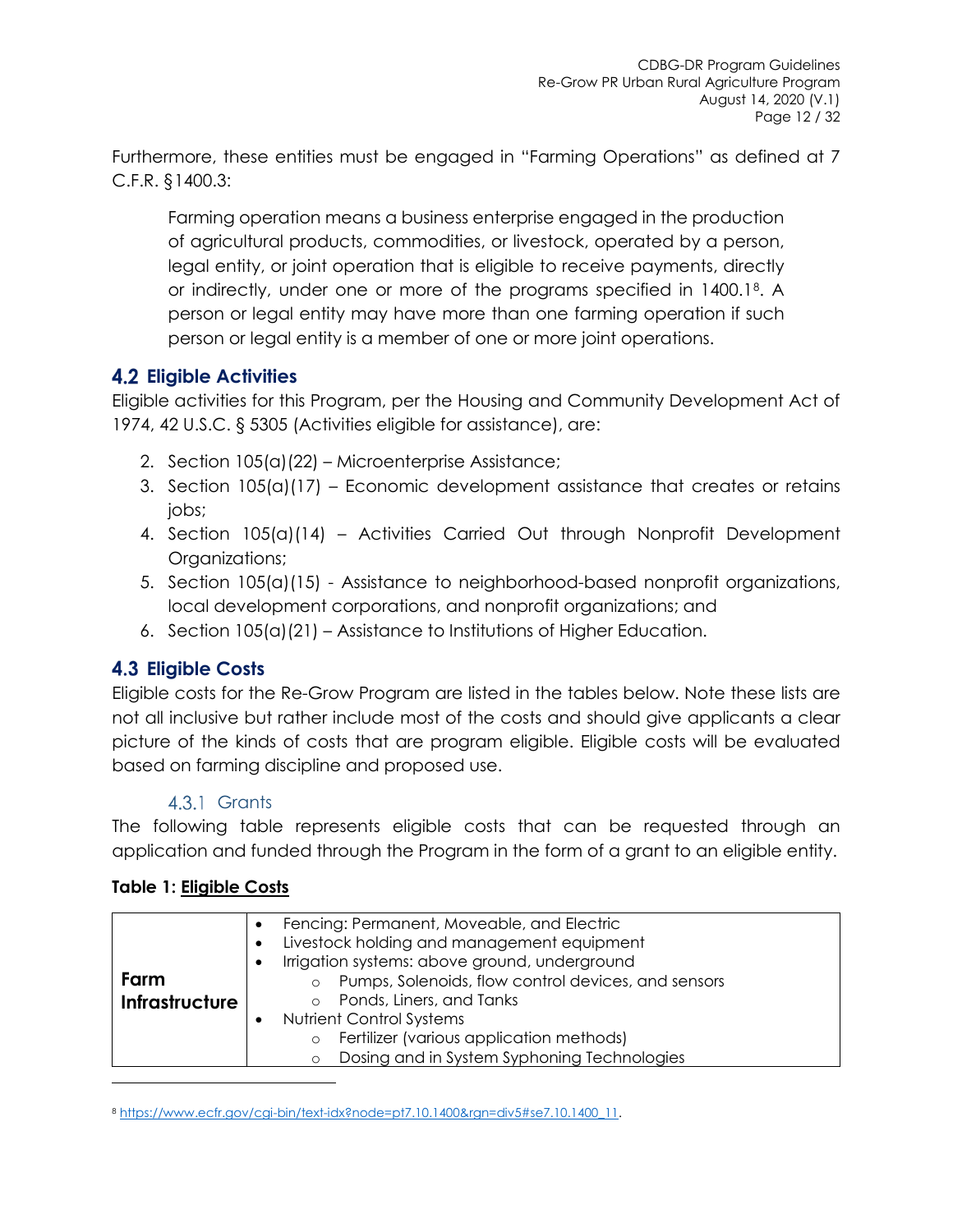|                               | Compost Creation Methods and Nutrient Harvest Technologies<br>$\circ$<br><b>Climate Control Automation Systems</b><br>$\bullet$<br>Computerized climate controls<br>$\circ$<br>Fans<br>$\circ$<br>Thermostats<br>$\circ$<br>Evaporative and electronic cooling<br>$\circ$<br>Humidity control devices<br>$\circ$<br>Purchase/Construction/Repair of Greenhouses or other similar agricultural<br>propagative structures: permanently affixed or moveable.<br><b>Bench Systems</b><br>$\circ$<br>Shade houses<br>$\circ$<br>Polycarbonate Coverings (panel systems)<br>$\circ$<br>High Tunnels<br>$\circ$<br><b>Light Depravation Structures</b><br>$\circ$<br>Quonset or similar buildings for the purpose of nursery stock and<br>equipment storage or protection during inclement weather events.<br>Cold storage and/or on Farm Refrigeration Storage Solutions<br>$\bullet$<br><b>Walk in Coolers</b><br>$\circ$<br>Hydroponic and/or aquaponics Production Systems Equipment<br>$\bullet$<br>Climatic resiliency equipment<br>$\bullet$<br>Rainwater collection and storage systems<br>$\circ$<br>Cisterns<br>$\circ$<br>Pipe<br>$\circ$<br><b>Filters</b><br>$\circ$<br>Groundwater collection systems (wells)<br>$\circ$<br>Surface water collection systems<br>$\circ$<br>Power Resilience and Autonomy Systems<br>$\circ$<br>Solar panels<br>$\circ$<br>Small scale hydroelectric<br>$\circ$<br>Inverters<br>$\circ$<br>Generator<br>$\circ$ |
|-------------------------------|-------------------------------------------------------------------------------------------------------------------------------------------------------------------------------------------------------------------------------------------------------------------------------------------------------------------------------------------------------------------------------------------------------------------------------------------------------------------------------------------------------------------------------------------------------------------------------------------------------------------------------------------------------------------------------------------------------------------------------------------------------------------------------------------------------------------------------------------------------------------------------------------------------------------------------------------------------------------------------------------------------------------------------------------------------------------------------------------------------------------------------------------------------------------------------------------------------------------------------------------------------------------------------------------------------------------------------------------------------------------------------------------------------------------------------------------------------|
| Farm<br>Equipment             | Tractors: walk behind or full size<br>Hand tools<br>$\bullet$<br>$\bullet$<br>Implements<br>Hoes<br>$\bullet$<br>$\circ$<br>Weed<br>Tillers<br>$\circ$<br>whackers<br>Mowers<br>$\circ$<br>Chainsaws<br>Cultivators<br>$\circ$<br><b>Power Drills</b><br><b>Bailers</b><br>$\circ$<br>Planters<br>Pruners<br>$\circ$<br>Seeders<br>Seeders<br>$\bullet$<br>$\circ$<br><b>Harvest Carts</b><br>Aquaculture enabling equipment or supplies<br>$\bullet$<br>Fishing equipment.<br>Computers<br>$\bullet$<br>Farm<br>$\bullet$<br>management<br>software                                                                                                                                                                                                                                                                                                                                                                                                                                                                                                                                                                                                                                                                                                                                                                                                                                                                                                  |
| Production<br><b>Supplies</b> | Seeds<br>Row covers<br>$\bullet$<br>Mulches<br>Saplings<br>$\bullet$<br>Trees<br>$\bullet$<br>Plant plugs<br>$\bullet$                                                                                                                                                                                                                                                                                                                                                                                                                                                                                                                                                                                                                                                                                                                                                                                                                                                                                                                                                                                                                                                                                                                                                                                                                                                                                                                                |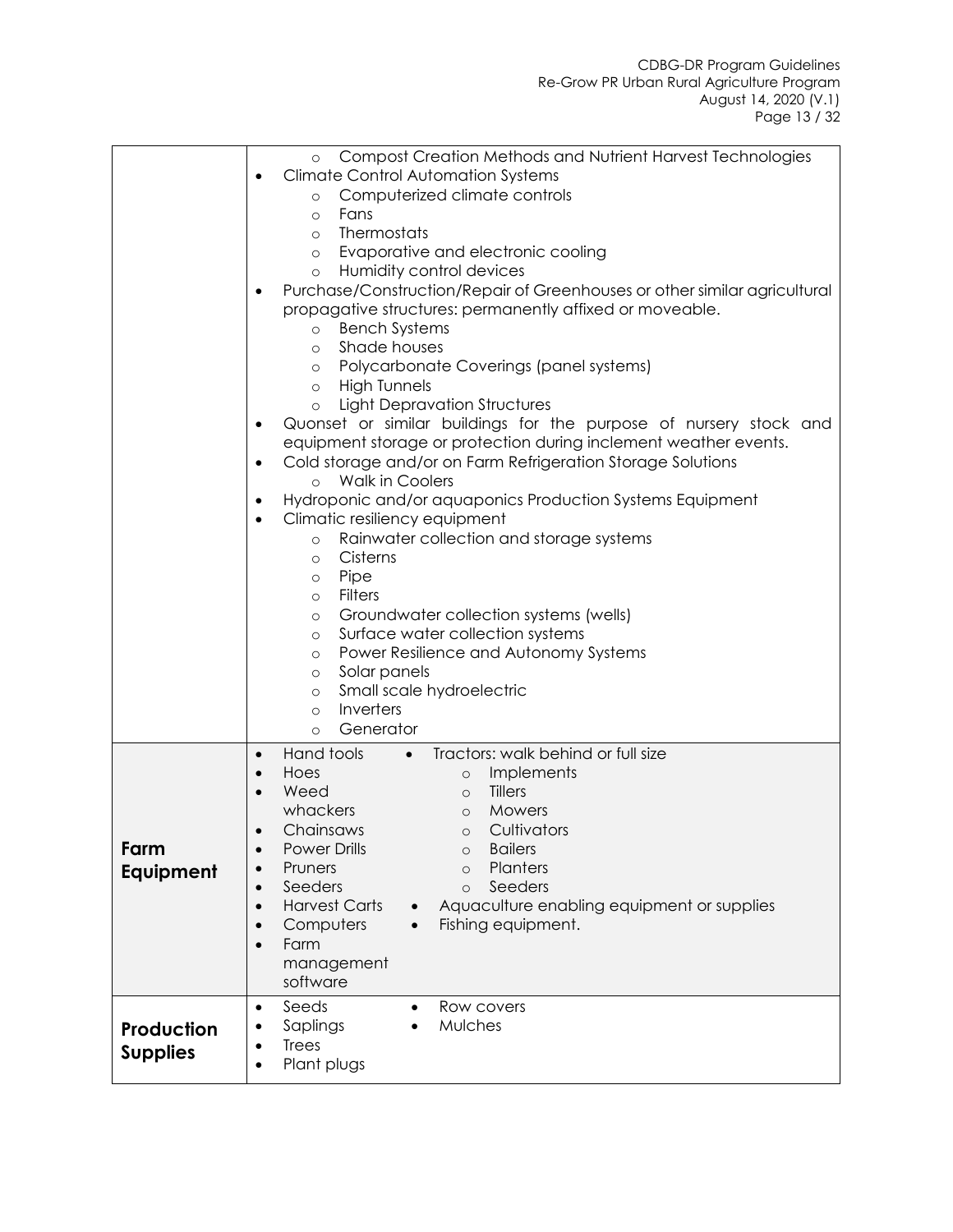| Land            | Purchase or Lease of agricultural land that does not financially inhibit<br>profitability of agricultural project proposed.<br>Land purchased or leased through the Program will be subject to special<br>CDBG-DR conditions. <sup>9</sup> |
|-----------------|--------------------------------------------------------------------------------------------------------------------------------------------------------------------------------------------------------------------------------------------|
| <b>Vehicles</b> | <b>Product Transportation</b><br>Refrigerated Box Trucks<br><b>Other Harvesting Vehicles</b>                                                                                                                                               |

#### 4.3.2 Technical Assistance

The following table represents eligible activities that may be provided and funded through the Program by a Subrecipient entity. These lists are not all inclusive but rather include most of the costs and should give applicants a clear picture of the kinds of costs that are eligible under the Program.

#### **Table 2: Eligible services**

 $\overline{a}$ 

|                                                                                                                                                                                                                                                                                                                                                                                                                                                                                                                                                                                                                                                                                                  | Workshops in<br>٠                                                                                                                                                                                                                                                                                                                                                                                                      |  |
|--------------------------------------------------------------------------------------------------------------------------------------------------------------------------------------------------------------------------------------------------------------------------------------------------------------------------------------------------------------------------------------------------------------------------------------------------------------------------------------------------------------------------------------------------------------------------------------------------------------------------------------------------------------------------------------------------|------------------------------------------------------------------------------------------------------------------------------------------------------------------------------------------------------------------------------------------------------------------------------------------------------------------------------------------------------------------------------------------------------------------------|--|
| Assessing farmland<br>$\circ$<br>Farm marketing essentials<br>$\circ$<br>Basic food safety practices and certifications<br>$\circ$<br><b>Agricultural</b><br>Understanding soil testing basics<br>$\circ$<br>Small farm equipment operation safety<br>$\circ$<br><b>Skill</b><br><b>Business planning and land access</b><br>$\circ$<br><b>Building</b><br>Transplant production<br>$\circ$<br><b>Educational</b><br>Seed production<br>$\circ$<br><b>Activities</b><br>Fertilization and composting<br>$\circ$<br>Integrated pest management<br>$\circ$<br>Nursery management<br>$\circ$<br>Value added products training<br>$\circ$<br>Agricultural technology utilization training<br>$\circ$ |                                                                                                                                                                                                                                                                                                                                                                                                                        |  |
|                                                                                                                                                                                                                                                                                                                                                                                                                                                                                                                                                                                                                                                                                                  |                                                                                                                                                                                                                                                                                                                                                                                                                        |  |
| Farmer<br>Support<br><b>Services</b>                                                                                                                                                                                                                                                                                                                                                                                                                                                                                                                                                                                                                                                             | Assistance in farm management or operations efficiencies.<br>$\bullet$<br>Assistance in obtaining farmer certifications, tax breaks, and additional<br>$\bullet$<br>locally available producer benefits<br>Assistance in programmatic application processes<br>$\bullet$<br>Assistance and provision of access to laboratory services<br>$\bullet$<br>Capacity building tools for agro-tourism/ecotourism<br>$\bullet$ |  |

Applicants must clearly outline the requested use of grant funds in the Program application. Furthermore, awarded applicants will be required to document and track all expenditures through the Program.

<span id="page-13-0"></span><sup>9</sup> Land leases and purchases are subject to the regulations of Section 105(a) of the HCDA. Which include the lease length of a property to be minimum of 15 years[. https://www.hudexchange.info/sites/onecpd/assets/File/CDBG-State-National-](https://www.hudexchange.info/sites/onecpd/assets/File/CDBG-State-National-Objectives-Eligible-Activities-Chapter-2.pdf)[Objectives-Eligible-Activities-Chapter-2.pdf](https://www.hudexchange.info/sites/onecpd/assets/File/CDBG-State-National-Objectives-Eligible-Activities-Chapter-2.pdf)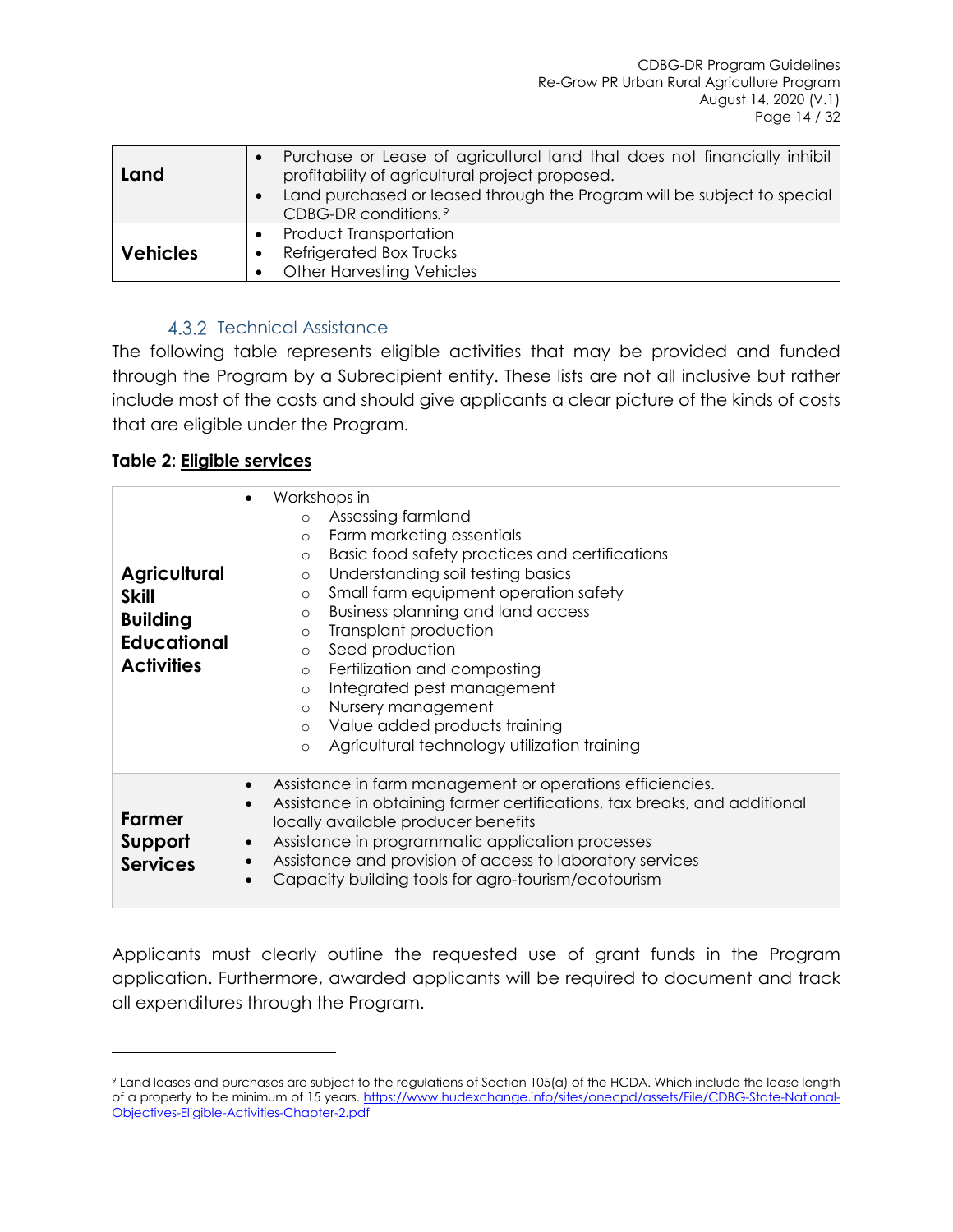### <span id="page-14-0"></span>**Awards Structure**

#### 4.4.1 Grants

Grant award amounts will range from \$25,000 to \$150,000. Award amounts will be determined through information submitted in an online grant application and further refined through the underwriting process. Program awards are to be structured in three (3) tiers outlined in the table below. These tiers are also determined by information submitted in the application.

#### **Table 3: Three-tiered award amounts**

| <b>Grant Tiers</b>                                                                              | <b>Grant Award Amount</b>                     |
|-------------------------------------------------------------------------------------------------|-----------------------------------------------|
| Applicants with established or projected<br>annual gross income of \$50,000 or less             | Eligible for a grant of \$25,000 to \$50,000  |
| Applicants with established or projected<br>annual gross income of \$50,000<br>to.<br>\$150,000 | Eligible for a grant of up to \$100,000       |
| Applicants with established or projected<br>annual gross income of more than<br>\$150,000       | Eligible for a grant award of up to \$150,000 |

Applicants must show through their application that they are eligible to receive the award amount requested. This will be established through documented size of existing operation, income projections, a business plan, and proven agricultural managerial ability (see Applications section).

# <span id="page-14-1"></span>**5 Program Eligibility**

# <span id="page-14-2"></span>**Threshold Eligibility Requirements**

Threshold eligibility will be assessed through the applications and is the first level of review. This review focuses on basic application completeness and baseline entity eligibility. This review must be conducted before the applications are considered for further review, determinations, and award calculations. Applicants will be notified of a determination once this initial review has been conducted. Existing, re-starting, and new/start-up farms and agricultural related businesses are eligible to receive grant awards and/or technical assistance services. Threshold eligibility will include but is not limited to the following:

- Application completed and signed;
- All documentation submitted and/or uploaded with application;
- Entity meets size requirements to be considered as per the Eligible Entities section;
- Be registered to do business in Puerto Rico;
- Establish evidence of Agricultural Managerial Ability per the Agricultural Managerial Ability section (documented);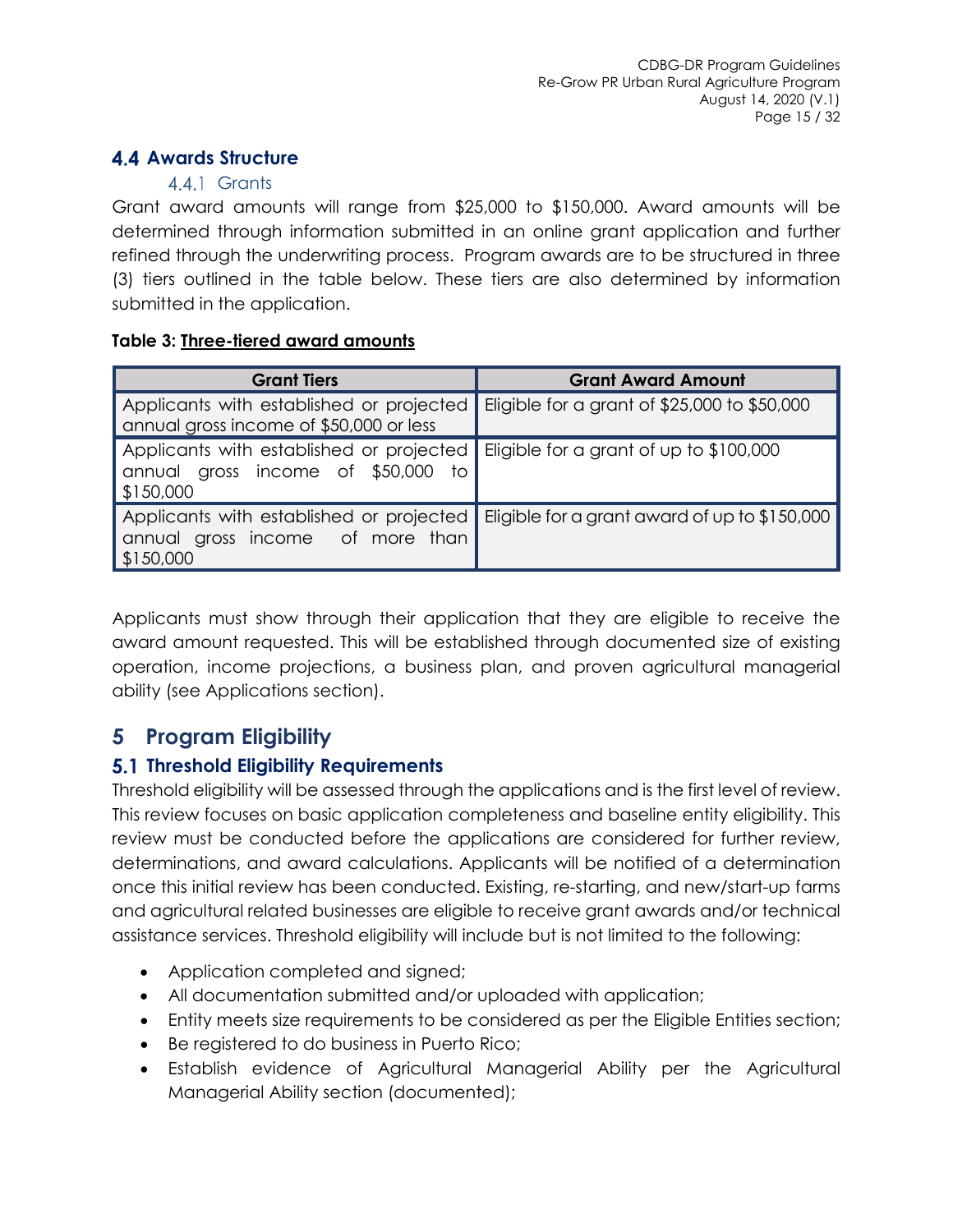- Be physically located in Puerto Rico; and
- Demonstrate that more than fifty-one percent (51%) of production or services are consumed and/or produced locally (documented).

See Grant Application Submission Requirements section for further instruction on application and documentation requirements.

## <span id="page-15-0"></span>**Ineligible Applicants**

Businesses, Individuals or organizations that provide the following products and/or services are ineligible for Re-Grow grant assistance:

- Any that are listed on the HUD Debarred List;
- Entities engaged in lobbying or political activities;
- Entities engaged or involved in religious activities except where expenses are clearly distinguishable between the organization's religious and secular activities; and
- Entities who have received federal assistance in the past and required flood insurance has not been maintained.

# <span id="page-15-1"></span>**6 Applications**

# <span id="page-15-2"></span>**Grant Application Submission Requirements**

Application intake will begin with a publicly advertised application process. Applications will be accepted digitally, in English and Spanish, through the CDBG-DR Program website, [https://www.cdbg-dr.pr.gov/.](https://www.cdbg-dr.pr.gov/)<sup>[10](#page-15-3)</sup> Applicants needing assistance filling out and submitting the online application may arrange an intake meeting in which guidance will be provided. Applicants who have requested this service will be referred to locations designated by the Subrecipient for assistance in completing an application. The Subrecipient will review all applications for threshold eligibility requirements. Once the application is determined to meet the initial eligibility, the Subrecipient will inform the applicant and will then complete an underwriting review. Once underwriting is complete an applicant will be notified of the award amount they will be eligible to receive. Coordination of awards will include acknowledging the award and signing a grant agreement outlining responsibilities for documentation of compliance as well as process of funds disbursement to the awarded applicant.

Applicants may be contacted in an effort to request additional information or documentation throughout any step in the process, this will be done on a case by case bases. Once all funds have been disbursed and all documentation has been provided in compliance with CDBG-DR Program requirements, the Subrecipient will initiate the

 $\overline{a}$ 

<span id="page-15-3"></span><sup>10</sup> A direct link will be provided.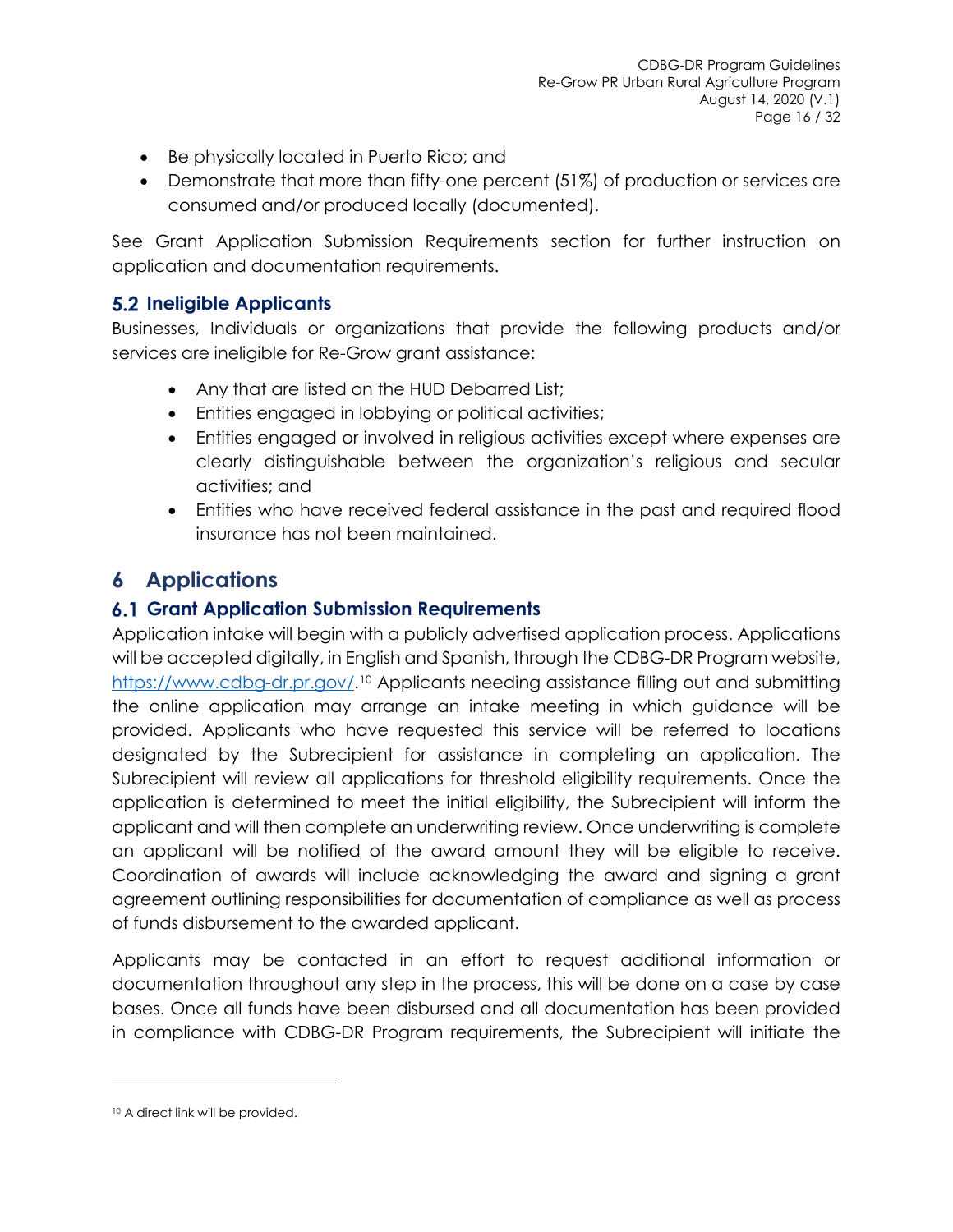closeout process with each grant recipient. Instructions for completing the application will be posted to the PRDOH website.

## 6.1.1 Application Overview

The application will ask a series of "fill in the blank", multiple choice and narrative response questions. All application questions are designed to provide the necessary information to determine threshold eligibility and, if eligible, move the application to underwriting with limited additional information needed.

#### **For startup/restarting businesses or entities:**

Start – up/restarting businesses that are applying for Program grants are required to present a business outlook/plan section for consideration (details outlined in the application). An in-depth plan provides assurance that the applicant is organized and prepared to receive an award through the Program. The outlook and plan also provide good indicators of an applicant's capacity to implement a successful venture further ensuring any awards through the Program, meet the economic development goals outlined by HUD and PRDOH.

#### **For established businesses or entities:**

Established businesses are required to provide only a brief overview summary of the operation because existing businesses have the ability to show documentation of operations to prove eligibility (see documentation table below). If an existing business would like to pursue an expansion of operations through the Program, information about the expansion will be required in the application to justify eligibility for a lager award amount. The application provides an existing business the opportunity to combine existing income with expansion projected income to become eligible for a larger award amount aiding in the ability of the applicant to successfully expand their existing operation. Further instructions on these details will be explained in the application.

#### 6.1.2 Agricultural Managerial Ability

As part of the application a small and medium agricultural business grant applicant must show evidence of Agricultural Managerial Ability. This ability can be shown through education, on-job training, and/or farm experience. Agricultural Managerial Ability must be shown through **one (1) or more** of the following:

#### **Evidence of education:**

- 4-year college degree or graduate degree in an agriculture related field(s);
- 2-year college degree from a technical college in an agricultural related field;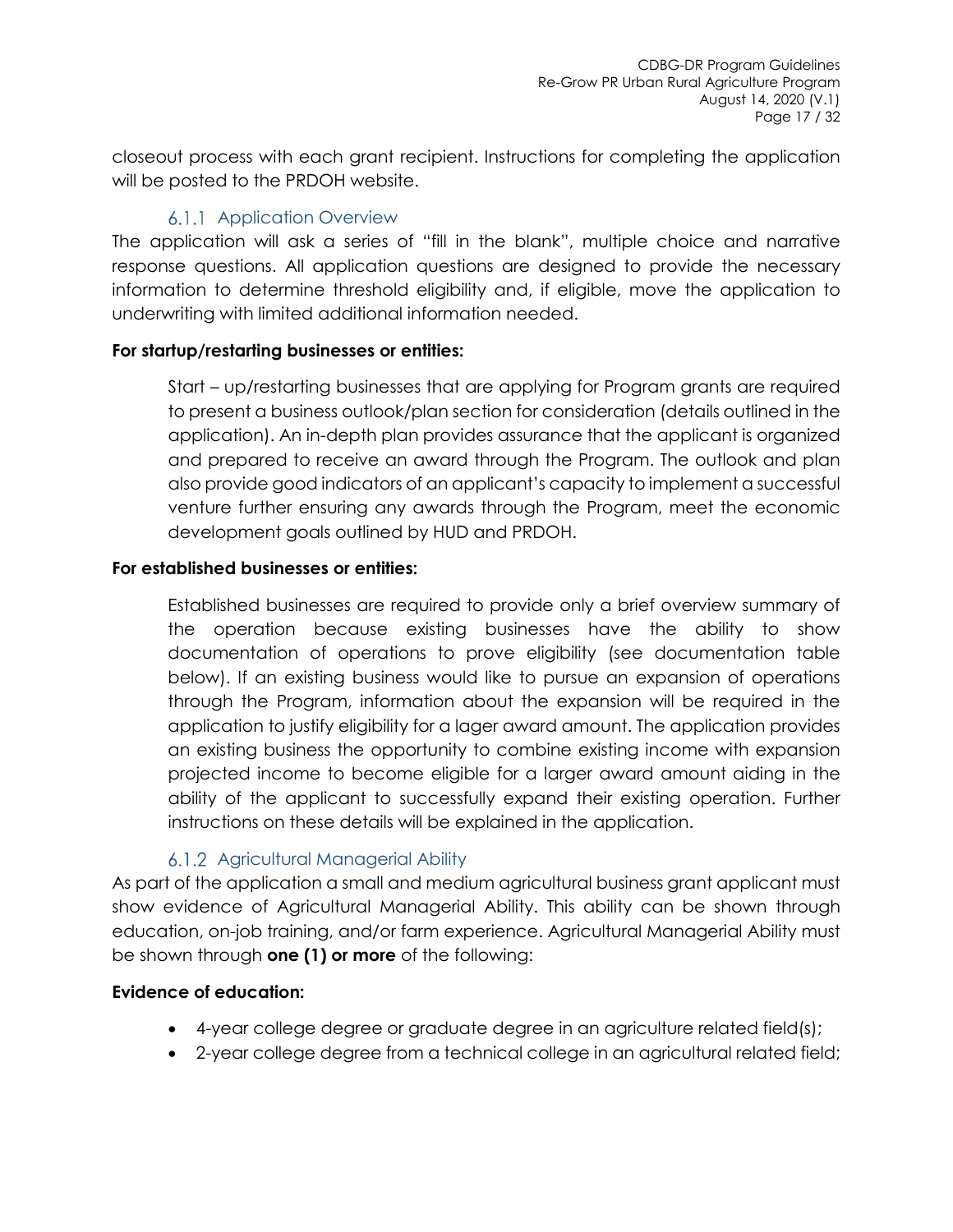- Successful completion of farm management curriculum offered by the Cooperative Extension Service, a community college, adult vocational agricultural program or Land Grant University;
- Successful completion of a community based, nationally based, non-profit or similar farm workshop programs;
- Vocational or general agriculture classes in high school in addition to working on a farm and participating in, and successfully completion of agricultural projects in, 4-H, FFA, Tribal youth organizations, Grange Youth, or another agricultural affiliated club.

#### **Experience in "on the job" training:**

- Working or recently worked as hired farm labor with management responsibilities including but not limited to making day to day decisions of consequence;
- Completing or recently completed a farm mentorship, internship or apprenticeship program with an emphasis on management requirements and day to day farm decisions;
- Participating or recently participated in Urban or community supported agriculture programs which incorporate basic agricultural training.

#### **Experience in farm management:**

- Owner, manager or operator of a farm business for at least one (1) full production and marketing cycle within five (5) years of the date of the application;
- Employed as a migrant farm worker and elevated to leadership or foreperson position for at least one (1) production and marketing cycle with responsibilities related to crop and field management, livestock health, breeding supervision (plant and/or animal), labor management or hiring, or general farm management;
- Raised on a farm and had significant responsibility for day to day management decisions for at least one (1) entire production and marketing cycle;
- Obtained and successfully repaid at least one (1) FSA youth loan.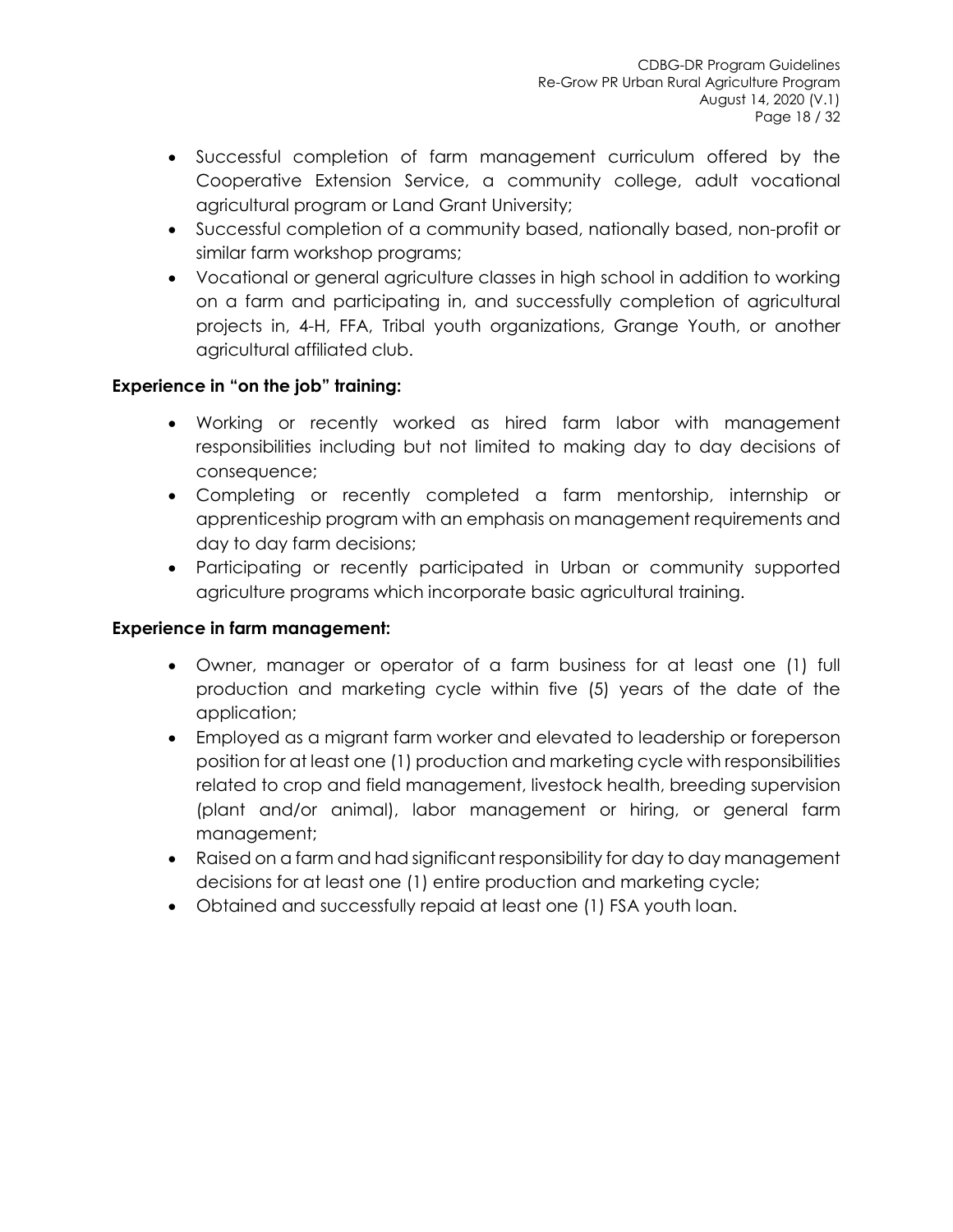# 6.1.3 Application Required Documentation

Information and documents requested in the application may include:

| Category                                                                                                                                                                                                                                 | <b>Required items</b>                                                                                                                                                                                                                                                                                                                                                                                                                            |  |
|------------------------------------------------------------------------------------------------------------------------------------------------------------------------------------------------------------------------------------------|--------------------------------------------------------------------------------------------------------------------------------------------------------------------------------------------------------------------------------------------------------------------------------------------------------------------------------------------------------------------------------------------------------------------------------------------------|--|
| <b>Application</b>                                                                                                                                                                                                                       | Re-Grow Puerto Rico grant Application completed and<br>signed by all owners with twenty-five percent (25%) or<br>more ownership in business applicant.<br>Note: for non-profit applicants, a designated representative<br>may sign with authorization from the organization.                                                                                                                                                                     |  |
| Proof of identity<br>(Only one (1) form of evidence<br>required with application)                                                                                                                                                        | Government issued photo i.d. for all owners with twenty-<br>$\bullet$<br>five percent (25%) or more ownership in business. For<br>non-profits, i.d. will be submitted for designated<br>representative.<br>Driver's license,<br>$\circ$<br>Passport<br>$\circ$<br>Military id<br>$\circ$<br>Real id<br>$\circ$<br>Social security card<br>$\circ$<br>Other government issued id card<br>$\circ$<br>(to be attached to/uploaded with application) |  |
| Proof of registration to do<br>business in Puerto Rico<br>(Only one (1) form of evidence<br>required with application)                                                                                                                   | Most recent Puerto Rico tax return<br>$\bullet$<br><b>Business registration documentation</b><br>$\bullet$<br>Merchant registration<br>$\circ$<br>Certificate of Incorporation.<br>$\circ$<br>Certification of good standing<br>$\circ$<br>(to be attached to/uploaded with application)                                                                                                                                                         |  |
| Proof entity meets size<br>requirements<br>(Only one (1) form of evidence<br>required with application. For<br>start-ups this category will be<br>satisfied with information provided<br>through the applicant business<br>outlook/plan) | Most recent Puerto Rico tax return<br>Gross Income figures<br>$\circ$<br>Most recent Federal tax returns<br>$\bullet$<br>Gross Income figures<br>$\circ$<br>(to be attached to/uploaded with application)                                                                                                                                                                                                                                        |  |
| <b>Evidence of agricultural</b><br>managerial ability (see<br>Agricultural Managerial Ability<br>section)<br>(Only one (1) form of evidence<br>required with application. Must be<br>accompanied by description in<br>application)       | <b>Educational Transcripts</b><br>$\bullet$<br>Diplomas<br>٠<br>Certificates of Completion<br>٠<br>Certified letter of reference from former or current<br>$\bullet$<br>employer<br>Agriculture certifications/permits/licenses<br>$\bullet$<br><b>Bonafide</b><br>$\circ$<br><b>USDA</b><br>$\Omega$<br>Agricultural taxes<br>Production or sales records<br>$\bullet$                                                                          |  |

# **Table 4: Required information and documents**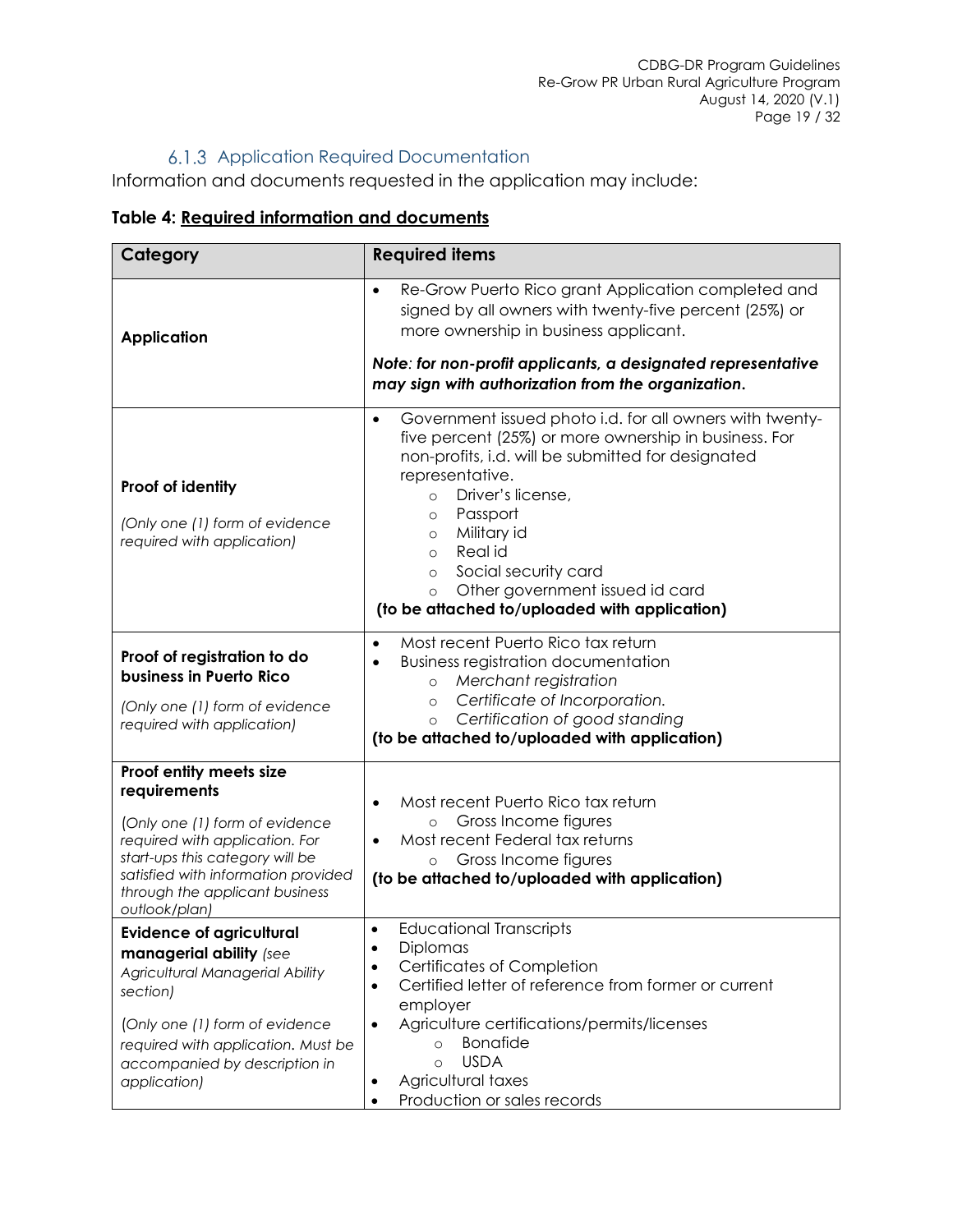|                                                                                                                                                                                                | Cropshare/rental/lease agreements<br>$\bullet$<br>Other documentation may be provided on a case by case<br>bases.<br>(to be attached to/uploaded with application)                                   |
|------------------------------------------------------------------------------------------------------------------------------------------------------------------------------------------------|------------------------------------------------------------------------------------------------------------------------------------------------------------------------------------------------------|
| Documentation of lease,<br>ownership, or purchase<br>agreement for any property<br>planned to be part of business<br>operation<br>(Only one (1) form of evidence<br>required with application) | Lease agreement<br>$\bullet$<br>Ownership agreement or deed<br>$\bullet$<br>Purchase agreement (for spaces that are part of future<br>$\bullet$<br>production or expansion mentioned in application) |
| Proof of at least fifty-one<br>percent (51%) production or<br>services locally produced or<br>consumed.                                                                                        | Most recent Puerto Rico Tax return<br>$\bullet$<br>(to be attached to/uploaded with application)                                                                                                     |
| <b>Application eligible costs</b><br>sheet                                                                                                                                                     | Completed sheet to accompany application for award<br>$\bullet$<br>determination.<br>Provide thee (3) quotes for each eligible cost<br>(to be attached to/uploaded with application)                 |
| <b>DOB</b>                                                                                                                                                                                     | Tax ID                                                                                                                                                                                               |

#### 6.1.4 Grant Underwriting

PRDOH follows HUD guidelines as the financial underwriting framework for evaluating the feasibility of project applications. PRDOH recognizes that different levels of review are appropriate to consider differences in the size and scope of a proposed project and, in the case of a microenterprise or other small business, to take into account the differences in the capacity and level of sophistication among businesses of differing sizes. The objectives of the underwriting guidelines are to ensure all award Applicants meet the CDBG Underwriting Criteria of 24 C.F.R. § 570.209(a). As underwriter, the Subrecipient will ensure compliance with the underwriting criteria by assessing:

#### **Table 5: Underwriting Criteria**

| <b>HUD Underwriting Guidance</b>                       | <b>Program Underwriting Checks</b>                                                                    |
|--------------------------------------------------------|-------------------------------------------------------------------------------------------------------|
| That project costs are reasonable                      | Three (3) quotes on eligible costs will be<br>required.                                               |
| That all sources of project financing are<br>committed | If other funding sources are needed,<br>applicant must provide proof of<br>commitment of those funds. |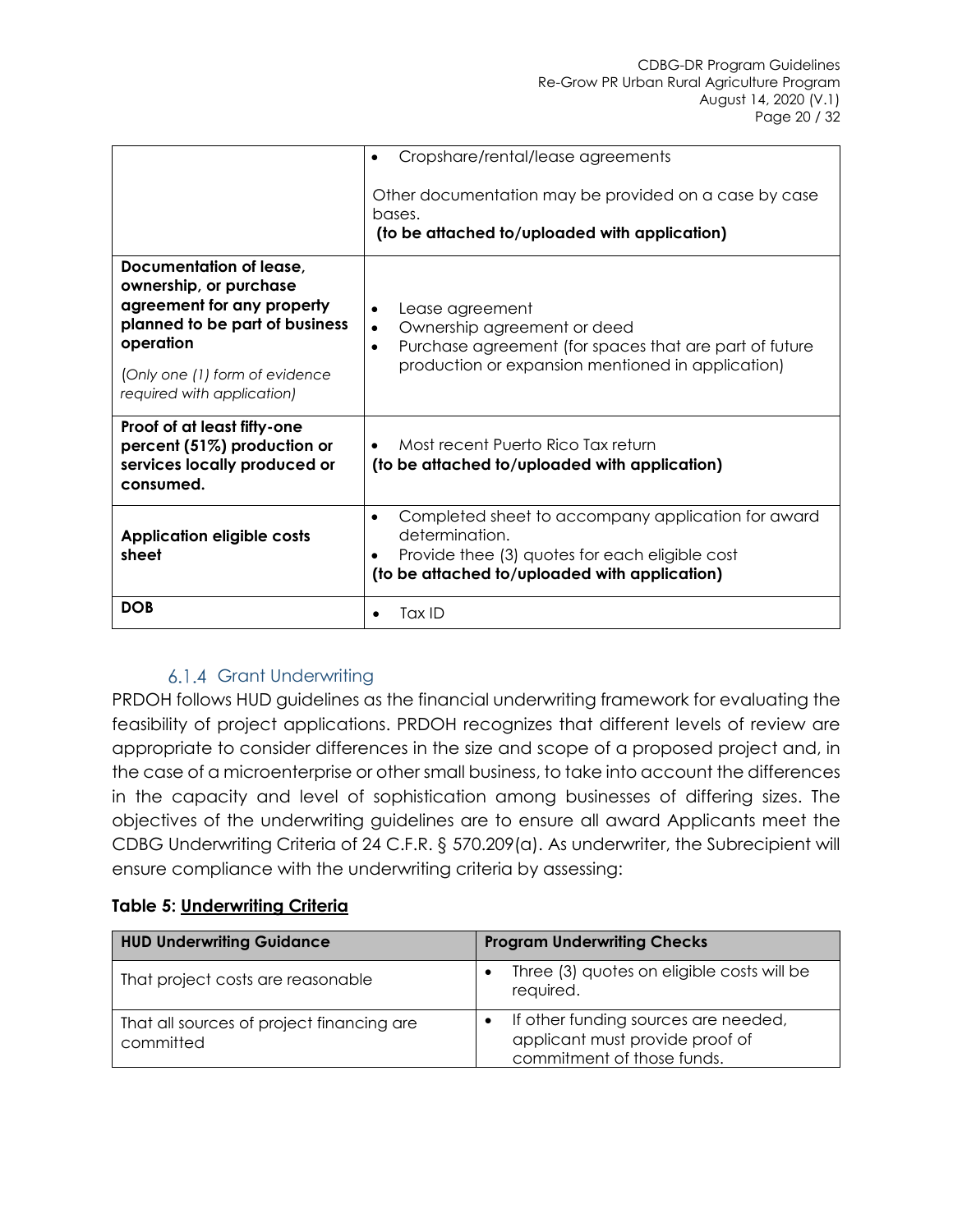| That to the extent practicable, CDBG funds<br>are not substituted for non-Federal financial<br>support                         | DOB analysis will be performed on each<br>$\bullet$<br>applicant.                                                                                                                                                                                                                                                                                                                                                                                           |
|--------------------------------------------------------------------------------------------------------------------------------|-------------------------------------------------------------------------------------------------------------------------------------------------------------------------------------------------------------------------------------------------------------------------------------------------------------------------------------------------------------------------------------------------------------------------------------------------------------|
| That the project is financially feasible                                                                                       | Projected or established income will be<br>$\bullet$<br>cross referenced with market analysis.<br>Use of funds are deemed necessary to<br>$\bullet$<br>expand or improve operations based on<br>application descriptions of operational<br>capacity.<br>Owners with over twenty-five percent<br>$\bullet$<br>(25%) ownership must have a credit score<br>above 550 <sup>11</sup> .<br>Business must have a debt service<br>coverage ratio greater than 1:1. |
| That to the extent practicable, the return on<br>the owner's equity investment will not be<br>unreasonably high                | Award amounts will be tiered based on<br>$\bullet$<br>established or projected income as<br>detailed in the Awards Structure section.                                                                                                                                                                                                                                                                                                                       |
| That to the extent practicable, CDBG funds<br>are disbursed on a pro rata basis with other<br>finances provided to the project | If other funding sources are needed<br>$\bullet$<br>CDBG funds will be disbursed on a pro<br>data basis.                                                                                                                                                                                                                                                                                                                                                    |

## 6.1.5 Grant Award Calculation

 $\overline{a}$ 

The Subrecipient will use the information submitted in the application to determine Program eligibility. Once the applicant has been determined to be eligible for an award, the Subrecipient will calculate the amount based on the following award calculation:

- 1. Verify that the requested award amount falls into the correct tier (see Awards Structure Grants section) based on size of existing or planned farm or agricultural business venture.
	- As part of the online grant application, the applicant will submit existing income documentation overview or projections in their business plan which will qualify the applicant for one of the three award tier caps;
	- The applicant will also complete an eligible cost sheet that cannot exceed the cap within the tier they are eligible for;
	- Applicants can apply for any award amount up to the cap of the established tier; and
	- The total from the cost sheet is the total amount of the grant application (cannot exceed tier cap)

<span id="page-20-0"></span><sup>11</sup> For nonprofit grant applicants, no credit score will be required for underwriting, however the award calculation will be based on the earned-income portion of their operations.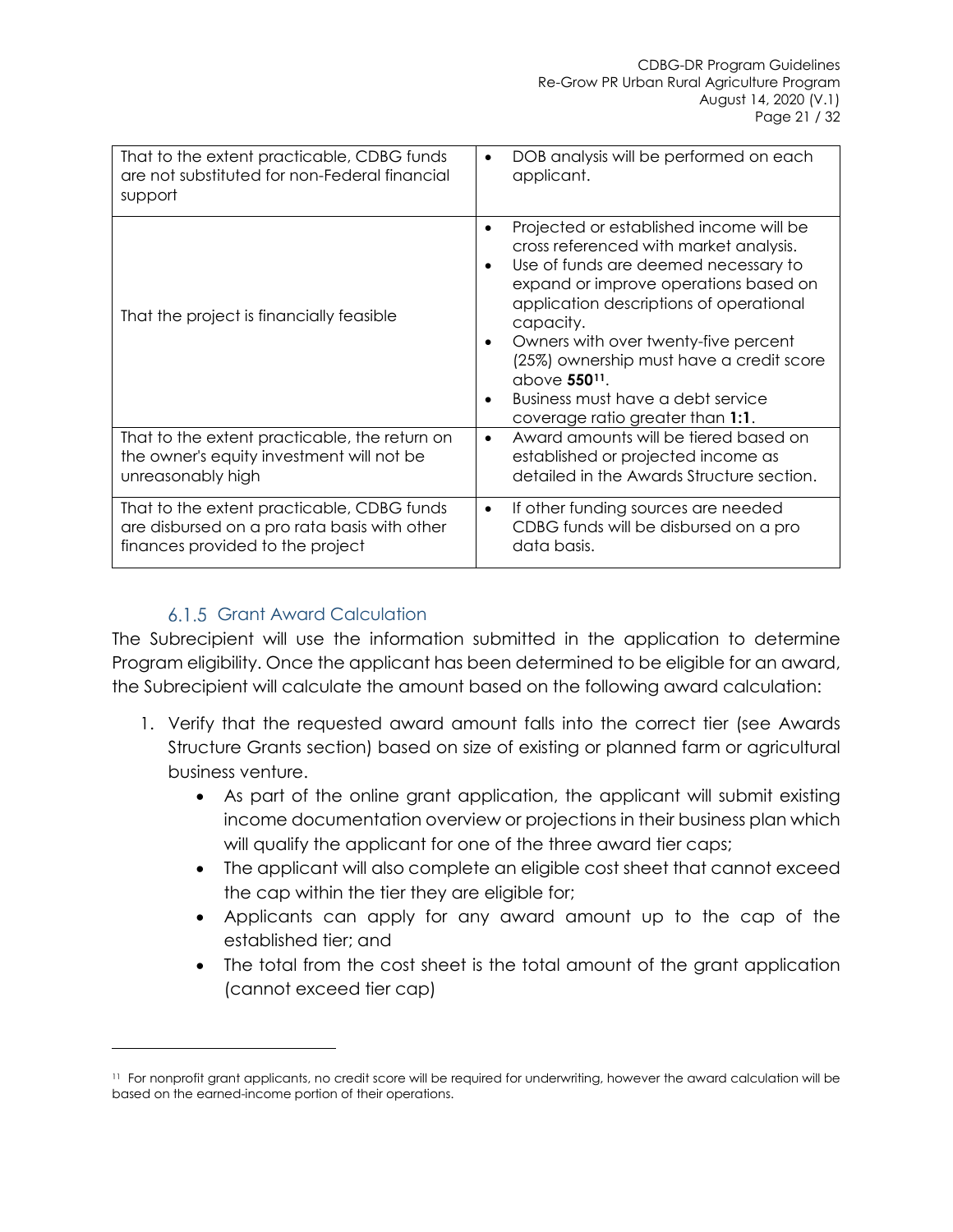- 2. Identify all other sources of disaster related funding received by applicant(s).
	- Determine how much of this funding is for the same purpose and will be counted against award (DOB).
- 3. Calculate maximum eligible award (total#1 minus total#2 above).

# <span id="page-21-0"></span>**7 Duplication of Benefits (DOB)**

The Robert T. Stafford Disaster Relief and Emergency Assistance Act (Stafford Act), as amended, 42 U.S.C. § 5121 *et seq*., prohibits any person, business concern, or other entity from receiving Federal funds for any part of such loss as to which they have received financial assistance under any other program, from private insurance, charitable assistance, or any other source. As such, PRDOH must consider disaster recovery aid received by Program Applicants from any other federal, state, local or other source and determine if any assistance is duplicative. Any assistance determined to be duplicative must be deducted from the Program's calculation of the Applicant's total need prior to awarding assistance.

The DOB analysis will look into assistance received through a program that was for the same purpose. The potential duplicative assistance listed below will be evaluated further to determine any that was for the same purpose. Not all program assistance through these programs will be duplicative and the analysis will aid in making that determination.

Assistance that could be duplicative for Re-Grow may include but is not limited to:

- USDA programs through the Farm Service Agency, Natural Resource Conservation Service, Forest Service, Rural Development, rural Business Cooperative Service etc. such as:
	- o Conservation Reserve Program (**CRP**);
	- o Emergency Conservation Program (**ECP**);
	- o Noninsured Crop Disaster Assistance Program (**NAP**);
	- o Transportation Cost Payment Program;
	- o Conservation Innovation Grants (**CIG**);
	- o Environmental Quality Incentives Program (**EQIP**);
	- o Emergency Watershed Protection Program (**EWP**); and
	- o Conservation Stewardship Program (**CSP**).
- Small Business Administration (**SBA**) grant or loan program assistance;
- Federal Emergency Management Agency (**FEMA**);
- National Flood Insurance Program (**NFIP**);
- Nonprofit or Charitable Funding (Red Cross, United Way, local church, etc.);
- Homeowners or private flood insurance;
- Private foundations; and
- Puerto Rican Government.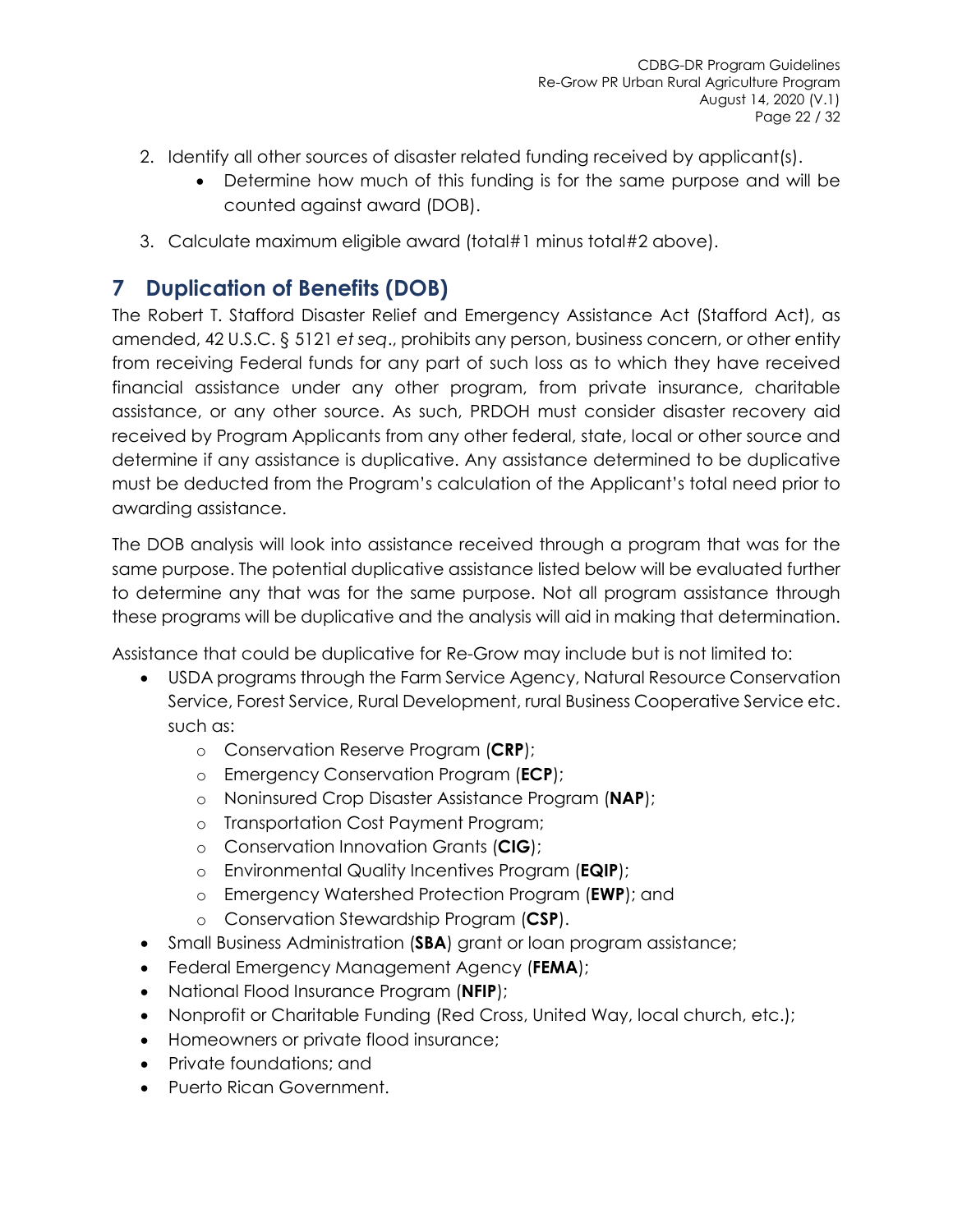# <span id="page-22-0"></span>**8 Environmental Review**

An environmental review is the process of reviewing a project and its potential environmental impacts to determine whether it meets federal, state, and local environmental standards. Every project undertaken with federal funds, and all activities associated with such project, are subject to the provisions of the National Environmental Policy Act of 1969 (**NEPA**), as well as to the HUD environmental review regulations at 24 C.F.R. § 58 on Environmental Review Procedures for Entities Assuming HUD Environmental Responsibilities. Therefore, an environmental review process is required for all awards to be issued under the Program to ensure that the proposed activities do not negatively impact the surrounding environment and that the property itself will not have an adverse environmental or health effect on end users. Specifically, 24 C.F.R. § 58.22 prohibits the commitment or spending of federal or non-federal funds on any activity that could have an adverse environmental impact or limit the choice of reasonable alternatives prior to completion of an environmental review. Environmental clearance must be obtained for each project prior to the commitment of federal or non-federal funds. A violation of this requirement may jeopardize federal funding for the Program and disallow all costs that were incurred before completion of the environmental review.

All Program awards must have documentation that they comply with NEPA and other environmental requirements. Therefore, all projects shall have an Environmental Review Record (**ERR**), as required by NEPA and related laws. The ERR for the projects shall set forth: (a) the existence of negative impacts on a site; (b) the means to mitigate negative impacts; (c) alternatives to the project (if needed); and (d) the rejection of the proposed activities if all other options fail and it becomes the most prudent action to take.

# <span id="page-22-1"></span>**Environmental Level of Review**

To conduct the appropriate level of environmental review, the Re-Grow Program will determine the environmental classification of the project. The term "project" may be defined as an activity or group of activities geographically, functionally, or integrally related, regardless of funding source, to be undertaken by the Program in whole or in part to accomplish a specific objective. There are two major classifications of environmental review for projects in the Re-Grow Program:

- Exempt Activities [24 C.F.R. § 58.34(a)(10)]: Those activities which are highly unlikely to have any direct impact on the environment.
- Categorically Excluded Activities (24 C.F.R. § 58.35): Those activities that may have an impact to the environment, but not to the extent that an Environmental Assessment under NEPA or Environmental Impact Statement is required. There are two types of Categorically Excluded Activities, as follows:
	- Categorically Excluded Not Subject to 24 C.F.R. § 58.5: Includes those activities included under 24 C.F.R. § 58.35 (b) and require environmental checks for the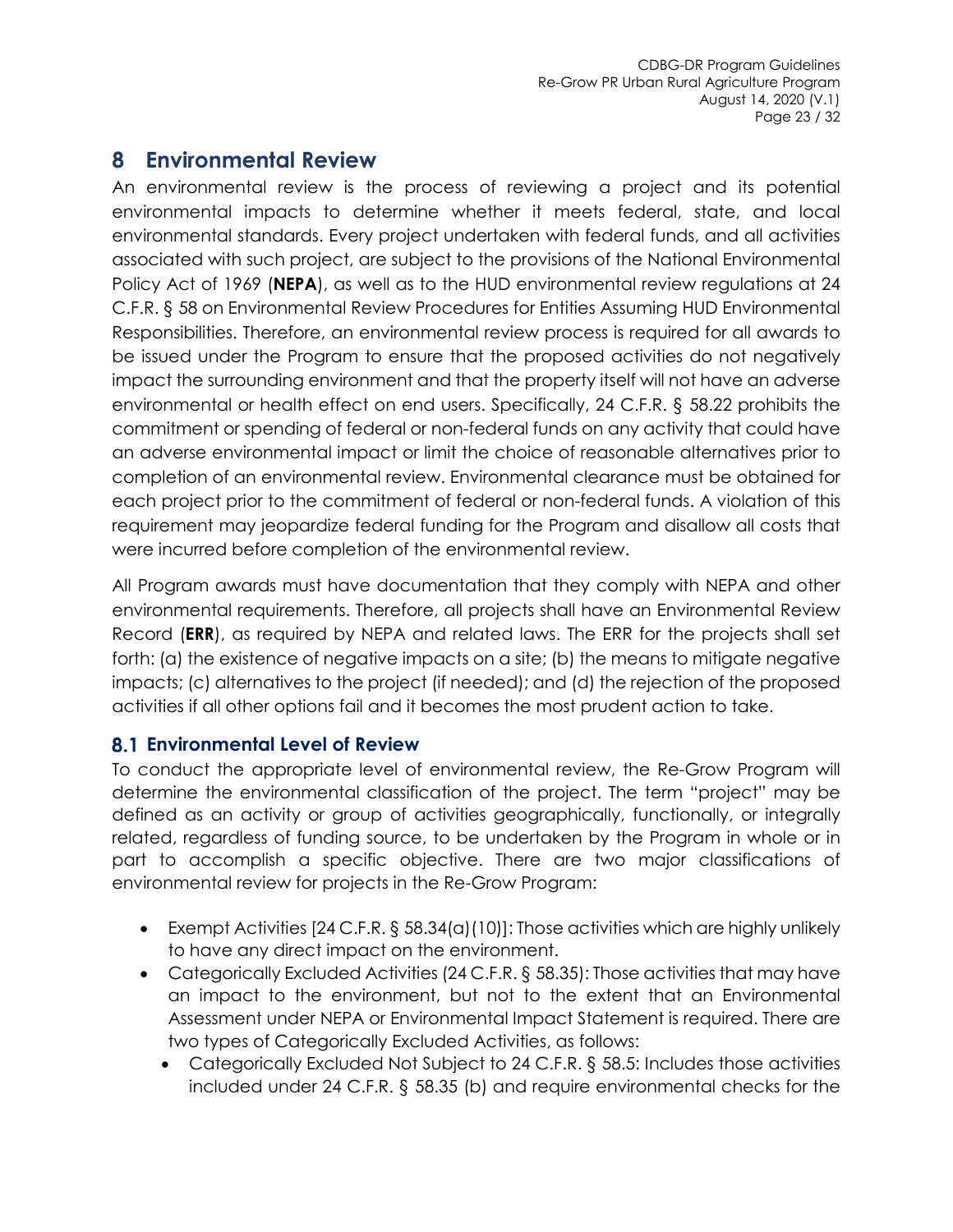items listed at 24 C.F.R. § 58.6. For activities under this classification, no public notice or request for release of funds is required to use grant funds.

• Categorically Excluded Subject to 24 C.F.R. § 58.5: Refers to those activities included under 24 C.F.R. § 58.35 (a) and require environmental checks for the items listed at 24 C.F.R. § 58.5 and 24 C.F.R. § 58.6. If any environmental items are identified as potentially impacting (such as floodplains), a Request for Release of Funds (including publication of Notice of Intent) is required.

The level of environmental review for the Re-Grow Program will be determined on a case by case basis, considering the particularities of each project presented by the Applicants and how they conform to the requirements of exempt and categorically excluded activities as listed above. This will include considerations whether or what type of activities are included, if any, among other factors. Environmental clearance must be obtained for each project prior to the commitment of federal or non-federal funds.

# <span id="page-23-0"></span>**9 Monitoring**

HUD requires PRDOH, as the Grantee, to monitor progress of all Subrecipients and Partners. To meet this requirement, Subrecipients will provide PRDOH a Monthly Progress Report on the implementation of the Program on a monthly basis.

Subrecipients will report to PRDOH as stipulated in each CDBG-DR Agreement. All information reported will be available, as part of PRDOH's Quarterly Performance Reports (**QPRs**) in English and Spanish on the CDBG-DR website at [https://www.cdbg](https://www.cdbg-dr.pr.gov/en/reports/)[dr.pr.gov/en/reports/](https://www.cdbg-dr.pr.gov/en/reports/) and [https://www.cdbg-dr.pr.gov/reportes/.](https://www.cdbg-dr.pr.gov/reportes/)

# <span id="page-23-1"></span>**10 Program-Based Reconsideration and/or Administrative Review**

Applicants of the Program may contest any determinations or denials based on Program policy. However, an Applicant may not challenge a federal statutory requirement. Applicants have the right to request a Program-based Reconsideration with the Program or request an Administrative Review directly with PRDOH, as stated below.

#### <span id="page-23-2"></span>**Program-based Reconsideration Request**  $10.1$

Applicants may file a Program-based Reconsideration Request when it is believed there is an error with Program eligibility determinations, Program award, and/or failure to meet construction standards, among other determinations. An Applicant must submit a written Reconsideration Request directly with the Program, via electronic or postal mail, within **twenty (20) calendar days** from the date a copy of the notice was filed in the record of the agency. Provided, that if the date on which the copy of the notice is filed in the records of the agency differs from the mailing date of said notice, the aforementioned **twenty (20) calendar day-term** shall be calculated from the mailing date. The electronic and postal mail addresses will be provided in program notices.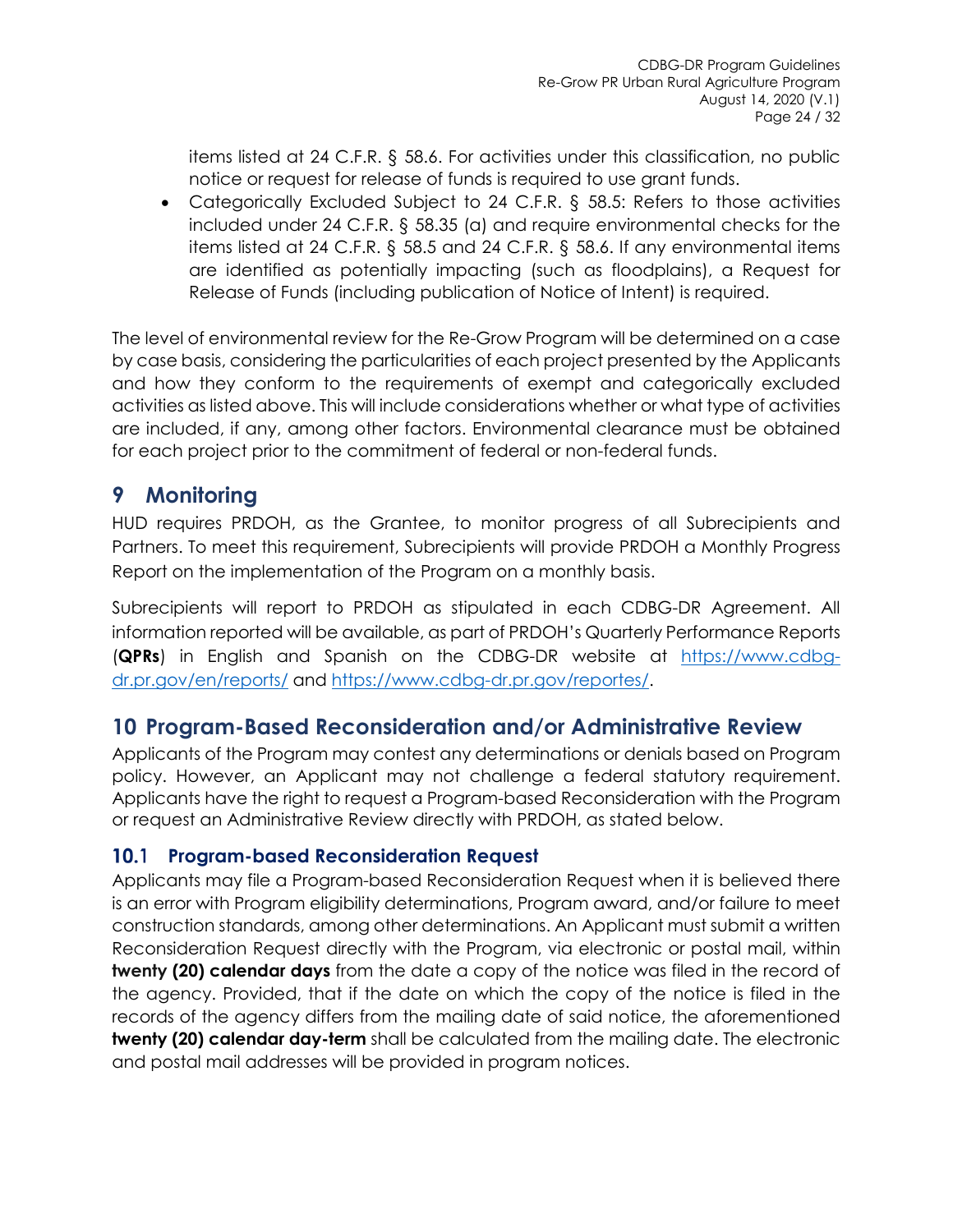Applicants who file a Program-based Reconsideration Request are encouraged to provide individual facts or circumstances, as well as supporting documents to justify their petition. The date of notification is that on which the Program determination was sent to the Applicant. In the Reconsideration Request process, the Program will only review facts and information already included in an Applicant's file, unless the Applicant submits new documentation. The Program has the discretion to accept or reject new documentation based upon its relevance to the Program-based Reconsideration Request.

The Program will review and address the Reconsideration Request within **fifteen (15) calendar days** of its receipt. Applicants will be notified of the reconsideration determination via a Reconsideration Request Approved or a Reconsideration Request Denied notification. Applications with an approved Reconsideration Request will return to active Program status and continue with the process as normal. **Applications with a denied Reconsideration Request will remain ineligible for the Program.**

Filing a Program-based Reconsideration Request does not substitute, negate, or preclude any legal right that an Applicant has to challenge a determination made by the Program.

Therefore, Applicants who believe the initial determination of the Program to be erroneous, may submit, at their discretion, either a Program-based Reconsideration Request or a petition for review of the decision made by the Program by filing an Administrative Review Request at the PRDOH in accordance with Regulation Number 4953, of August 19, 1993, which regulates the Formal Adjudication Process for the PRDOH and its Adjunct Agencies (Regulation 4953).

If the Applicant fails to file a program-based Reconsideration Request with PRDOH within the time allotted, the inaction will be deemed as an acceptance of the determination.

#### <span id="page-24-0"></span>**10.2 Administrative Review Request**

If an Applicant disagrees with a Program determination, or with the Reconsideration Request Denial determination, said party may file directly to PRDOH, as grantee, an Administrative Review Request. The Applicant must submit such request, in writing, within **twenty (20) calendar days** from the date a copy of the Program determination or a Reconsideration Request Denial determination notice was filed in the record of the agency. Provided, that if the date on which the copy of the notice is filed in the records of the agency differs from the mailing date of said notice, the aforementioned **twenty (20) calendar day-term** shall be calculated from the mailing date. Submit request via email to: [LegalCDBG@vivienda.pr.gov;](mailto:LegalCDBG@vivienda.pr.gov) via postal mail to: CDBG-DR Legal Division, P.O. Box 21365, San Juan, PR 00928-1365; or in person at PRDOH's Headquarters at: CDBG-DR Legal Division, 606 Barbosa Avenue, Juan C. Cordero Davila Building, Río Piedras, P.R. 00918.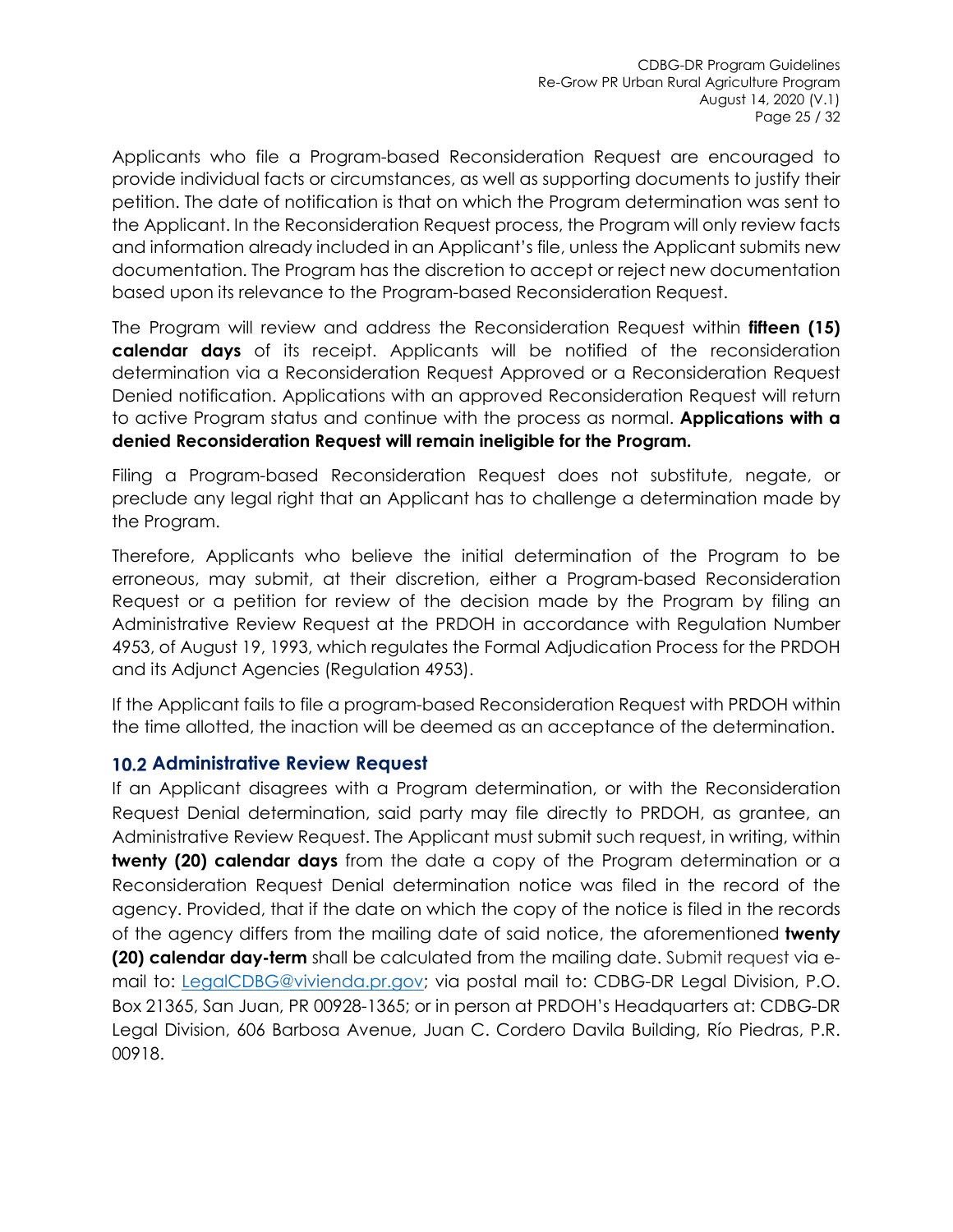Applicants who submit an Administrative Review Request must follow the procedure established in Regulation 4953. After the Administrative Adjudicative Procedure concludes, applications with approved Administrative Review Requests will return to active Program status and continue within the process as normal. **Applications with denied Administrative Review Requests will remain ineligible for the Program.**

If the Applicant disagrees with any **final** written determination on an Administrative Review Request notified by PRDOH after completing the Administrative Adjudicative Procedure, said party may file a Judicial Review petition before the Court of Appeals of Puerto Rico within **thirty (30) days** after a copy of the notice has been filed. See Act No. 201-2003, as amended, known as the Judiciary Act of the Commonwealth of Puerto Rico of 2003, 4 LPRA § 24 *et seq.*, and section 4.2 of Act 38-2017, as amended, known as the Uniform Administrative Procedures Act of the Government of Puerto Rico, 3 LPRA § 9672.

If the Applicant fails to contest a determination under the Administrative Adjudicative Procedure with PRDOH within the time allotted, the inaction will be deemed as an acceptance of the determination.

# <span id="page-25-0"></span>**General Provisions**

# <span id="page-25-1"></span>**Program Guidelines Scope**

This document sets fort the policy governing the Program. These program guidelines are intended to aid and provide program activity guidance in Program implementation and closeout and should not be construed as exhaustive instructions. All Program activities must comply with the policies herby stated. In addition, all Program staff must adhere to established program procedures and all federal and state laws and regulations in effect, as applicable, in the execution of Program activities.

However, PRDOH reserves the faculty to authorize, in its sole discretion, the granting of Program benefits to any Applicant, only when exceptional circumstances, not contemplated in these guidelines, justify it. Such faculty will be exercised on a case by case basis in compliance with local, state and federal requirements. PRDOH is in no way obligated to grant the Program benefits in said cases.

# <span id="page-25-2"></span>**Program Guidelines Amendments**

PRDOH reserves the right to modify the policies established in these guidelines if the program guidelines, as written, do not reflect the intended policy or cause procedures to be impracticable, among any other circumstances. If an amended version of these guidelines is approved, the amended version fully supersedes all other previous versions and should be used as the basis for the evaluation of all situations encountered in the implementation and/or continuance of the Program from the date of its issuance, that is, the date that appears on the cover of these guidelines. Each version of the program guidelines will contain a detailed version control log that outlines any substantive amendment, inclusions and/or changes.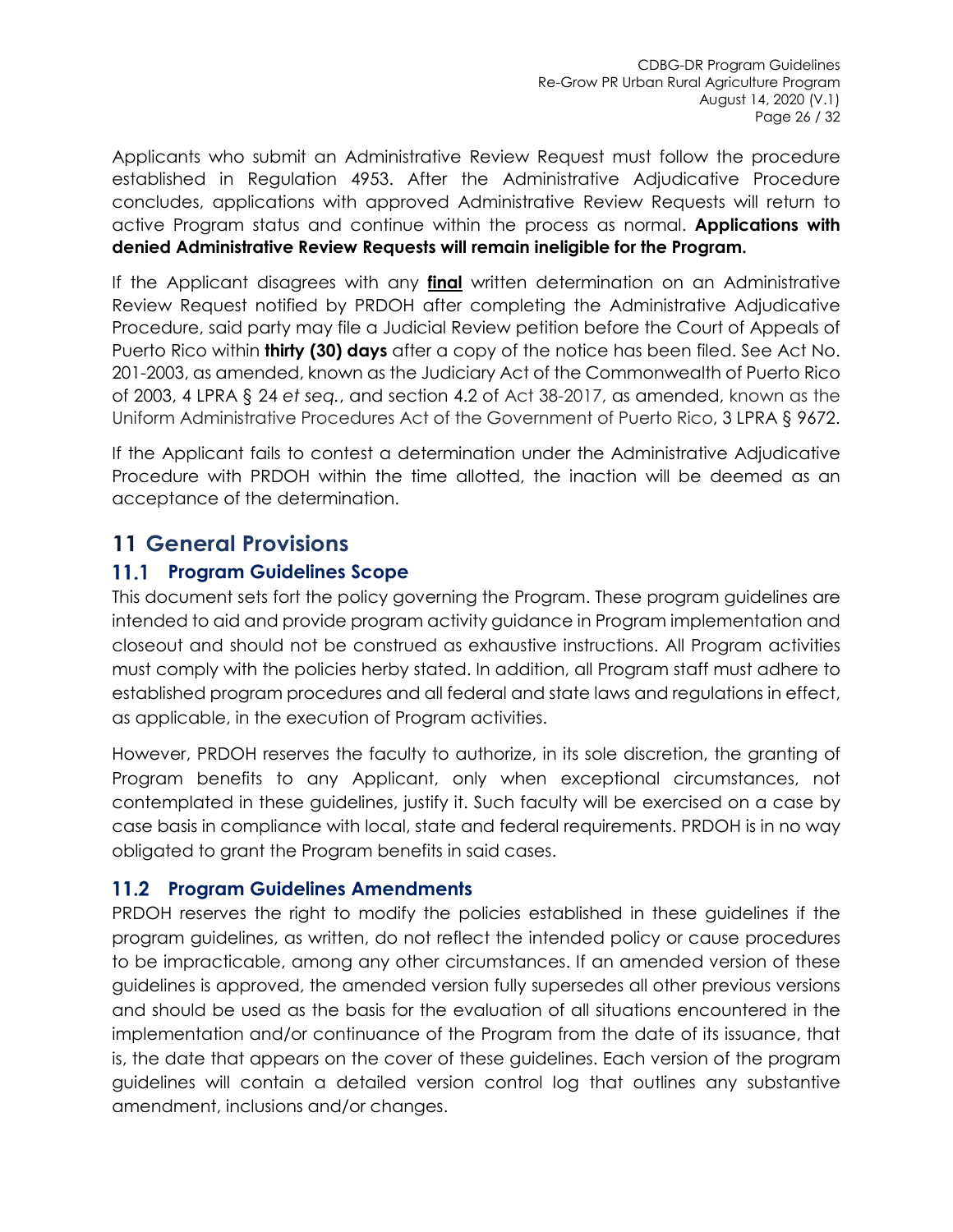## <span id="page-26-0"></span>**Disaster Impacted Areas**

As described in the initial Action Plan, and its amendments, the Government of Puerto Rico will use CDBG-DR funds solely for necessary expenses related to disaster relief, longterm recovery, restoration of housing, infrastructure, and economic revitalization in the impacted and distressed areas in Puerto Rico as identified in disaster declaration numbers DR-4336 and 4339. Through the Federal Register Vol. 83, No. 157 (August 14, 2018), 83 FR 40314, HUD identified that, for Puerto Rico, all components of the Island are considered "most impacted and distressed" areas. Therefore, these guidelines apply to all 78 municipalities of Puerto Rico.

## <span id="page-26-1"></span>**Extension of Deadlines**

The Program could extend deadlines on a case-by-case basis. The Program may decline to extend a deadline if such extension will jeopardize the Program's completion schedule or the schedule of an individual construction project. The aforementioned strictly applies to program deadlines or established program terms. Under no circumstance(s) does the faculty to extend deadlines apply to the established terms of time in any applicable federal or state law or regulation, or to the terms of times established in these guidelines to request a Program-based Reconsideration, administrative review and/or judicial review.

# <span id="page-26-2"></span>**Established Periods of Time**

Unless otherwise specified, all established periods of time addressed in this and all CDBG-DR Program Guidelines will be considered calendar days. On this matter, PRDOH, as grantee, will follow Rule 68.1 of the Rules of Civil Procedure of Puerto Rico, 32 LPRA Ap. V, R. 68.1.

# <span id="page-26-3"></span>**Written Notifications**

All determinations made by the Program will be notified in writing. If an applicant believes that any determination was made without being written, the applicant may request that such decision be made in writing and duly substantiated.

# <span id="page-26-4"></span>**Conflict of Interest**

As stated in the Federal Register Vol. 83, No. 28 (February 9, 2018), 83 FR 5844, Federal regulations require that State grantees, in the direct Grant administration and means of carrying out eligible activities, be responsible with program administrative requirements, including those established in 24 C.F.R. §570.489(h) related to conflicts of interest.

Several federal and state conflict of interest laws can govern CDBG-DR assisted activities. Therefore, PRDOH has enacted the Conflict of Interest Policy and Standards of Conduct in conformity with the following applicable federal and state regulations:

1. HUD conflict of interest regulations, 24 C.F.R. §570.611 and 24 C.F.R. §85.36;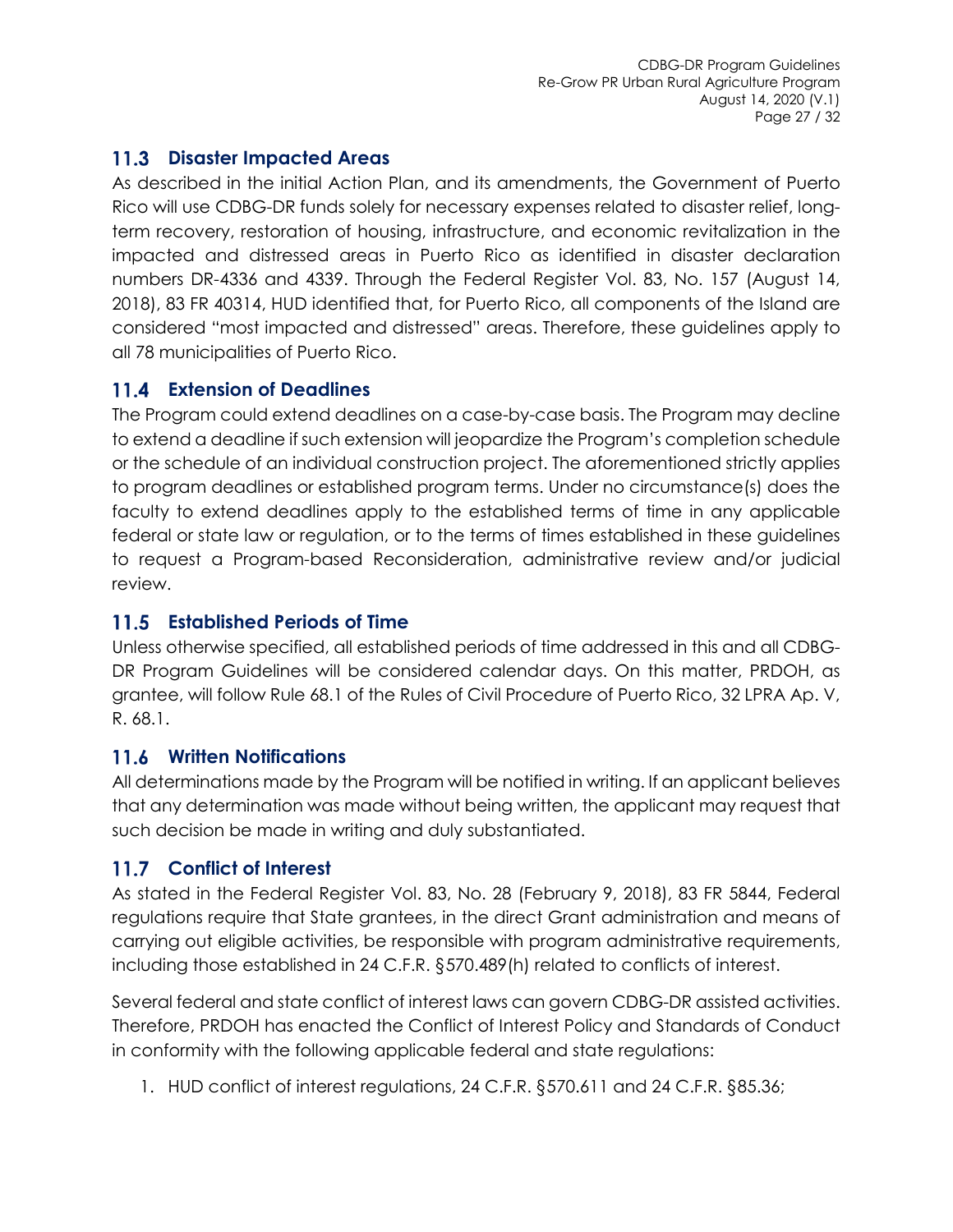- 2. The Uniform Administrative Requirements, Cost Principles, and Audit Requirements for Federal Awards, 2 C.F.R. Part 200 at § 200.112 and §200.318 (c)(1);
- 3. Puerto Rico Department of Housing Organic Act, Act 97 of June 10, 1972, as amended;
- 4. The Anti-Corruption Code for the New Puerto Rico, Act No. 2-2018, as amended; 3 LPRA § 1881 *et seq*.; and
- 5. The Puerto Rico Government Ethics Office Organic Act, Act 1-2012, as amended. 3 LPRA § 1854 *et seq*.

The Conflict of Interest Policy and Standards of Conduct outlines PRDOH's responsibility, in its role as grantee, to identify, evaluate, disclose and manage apparent, potential or actual conflicts of interest related to CDBG-DR funded projects, activities and/or operations. Said Policy is intended to serve as guidance for the identification of apparent, potential or actual conflicts of interest in all CDBG-DR assisted activities and/or operations. In accordance with 24 C.F.R. § 570.489, the Conflict of Interest Policy and Standards of Conduct also includes standards of conduct governing employees engaged in the award or administration of contracts.

As defined in the Conflict of Interest Policy and Standards of Conduct, a conflict of interest is a situation in which any person who is a public servant, employee, agent, consultant, officer, or elected official or appointed official of the PRDOH, or of any designated public agencies, or of Subrecipients that are receiving funds under the CDBG-DR Program may obtain a financial or personal interest or benefit that is or could be reasonably incompatible with the public interest, either for themselves, or with those whom they have business, or an organization which employs or is about to employ any of the parties indicated herein, or a member of their family unit during their tenure or for two (2) years after.

Such conflicts of interests will not be tolerated by PRDOH. PRDOH, Program officials, their employees, agents and/or designees are subject to state ethic laws and regulations, including, but not limited to the Puerto Rico Government Ethics Act of 2011, Act 1-2012, as amended, in regard to their conduct in the administration, granting of awards and program activities.

According to the aforementioned Act, no public servant shall intervene, either directly or indirectly, in any matter in which they have a conflict of interests that may result in their benefit. No public servant shall intervene, directly or indirectly, in any matter in which any member of their family unit, relative, partner or housemate has a conflict of interest that may result in benefit for any of the abovementioned. In the case that any of the abovementioned relationships has ended during the two (2) years preceding the appointment of the public servant, they shall not intervene, either directly or indirectly, in any matter related to them until two (2) years have elapsed after their appointment. This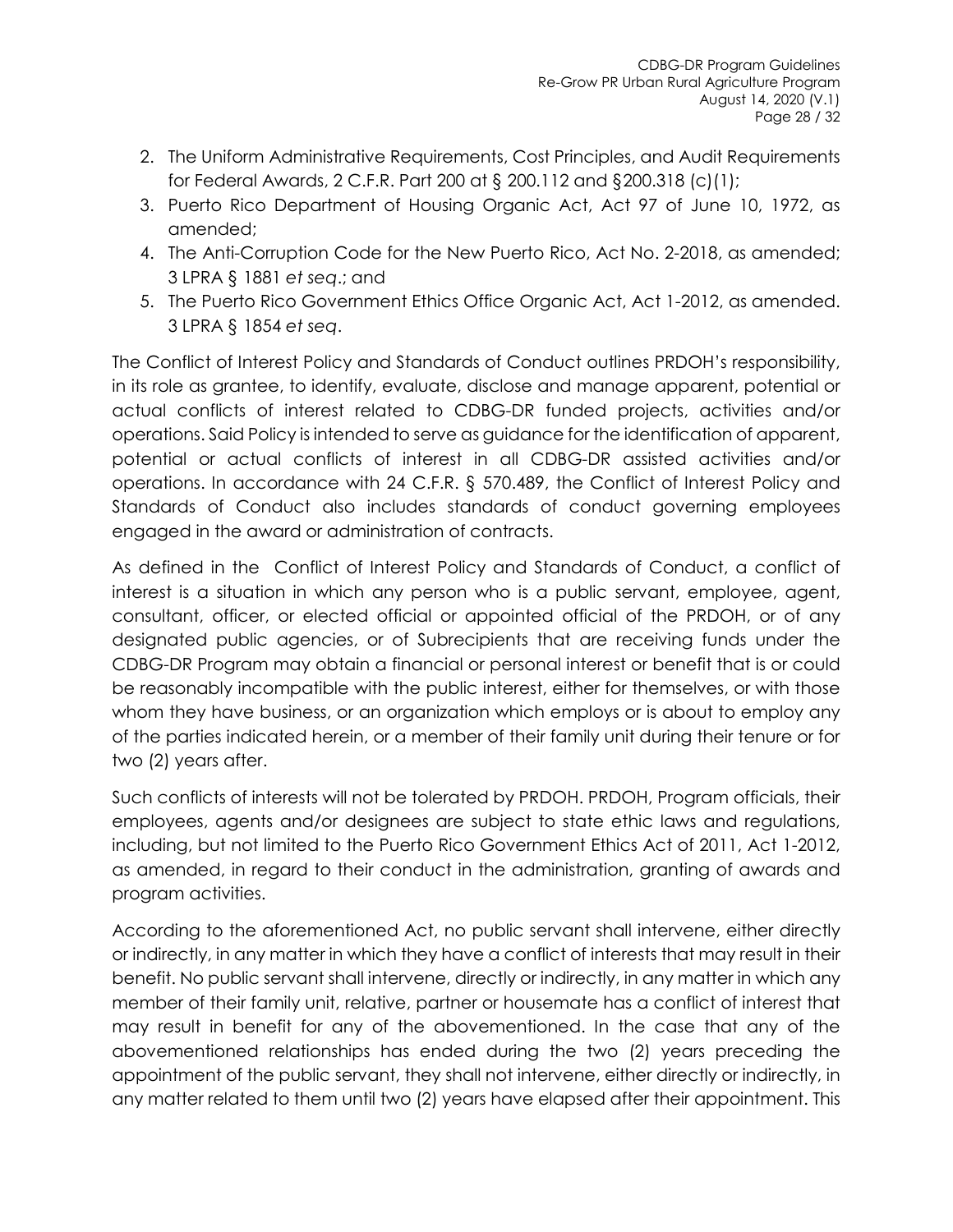prohibition shall remain in effect insofar the beneficial ties with the public servant exist. Once the beneficial ties end, the public servant shall not intervene, either directly or indirectly, in such matter until two (2) years have elapsed.

The above conflict of interest statement does not necessarily preclude PRDOH Program officials, their employees, agents and/or designees from receiving assistance from the Program. On a case by case basis, PRDOH Program officials, their employees, agents and/or designees may still be eligible to apply and to receive assistance from the Program if the applicant meets all Program eligibility criteria as stated in this guideline. PRDOH Program officials, their employees, agents and/or designees should disclose their relationship with PRDOH at the time of their application.

The Conflict of Interest Policy, and all CDBG-DR Program policies, are available in English and Spanish on the PRDOH website at [https://www.cdbg](https://www.cdbg-dr.pr.gov/en/resources/policies/)[dr.pr.gov/en/resources/policies/](https://www.cdbg-dr.pr.gov/en/resources/policies/) and [https://www.cdbg-dr.pr.gov/recursos/politicas/.](https://www.cdbg-dr.pr.gov/recursos/politicas/)

## <span id="page-28-0"></span>**Citizen Participation**

Throughout the duration of the grant, all citizen comments on PRDOH's published Action Plan, any substantial amendments to the Action Plan, performance reports and/or other issues related to the general administration of CDBG-DR funds, including all programs funded by this grant, are welcomed.

Citizen comments may be submitted through any of the following means:

- **Via email at**: [infoCDBG@vivienda.pr.gov](mailto:infoCDBG@vivienda.pr.gov)
- **Online at**: [www.cdbg-dr.pr.gov,](http://www.cdbg-dr.pr.gov/) via the Contact Form available in the "Citizen Participation" – Contact Section of the website
- **In writing at**: Puerto Rico CDBG-DR Program P.O. Box 21365 San Juan, PR 00928-1365

The Citizen Participation Plan and all CDBG-DR Program policies, are available in English and Spanish on the PRDOH website at [https://www.cdbg](https://www.cdbg-dr.pr.gov/en/resources/policies/)[dr.pr.gov/en/resources/policies/](https://www.cdbg-dr.pr.gov/en/resources/policies/) and [https://www.cdbg-dr.pr.gov/recursos/politicas/.](https://www.cdbg-dr.pr.gov/recursos/politicas/)

The Plan is also available in English and Spanish at [https://www.cdbg](https://www.cdbg-dr.pr.gov/en/citizen-participation/)[dr.pr.gov/en/citizen-participation/](https://www.cdbg-dr.pr.gov/en/citizen-participation/) and [https://www.cdbg-dr.pr.gov/participacion](https://www.cdbg-dr.pr.gov/participacion-ciudadana/)[ciudadana/.](https://www.cdbg-dr.pr.gov/participacion-ciudadana/)

#### <span id="page-28-1"></span>**Citizen Complaints**

As part of addressing Puerto Rico's long-term recovery needs, citizen complaints on any issues related to the general administration of CDBG-DR funds are welcome throughout the duration of the grant. It is PRDOH's responsibility, as grantee, to ensure that all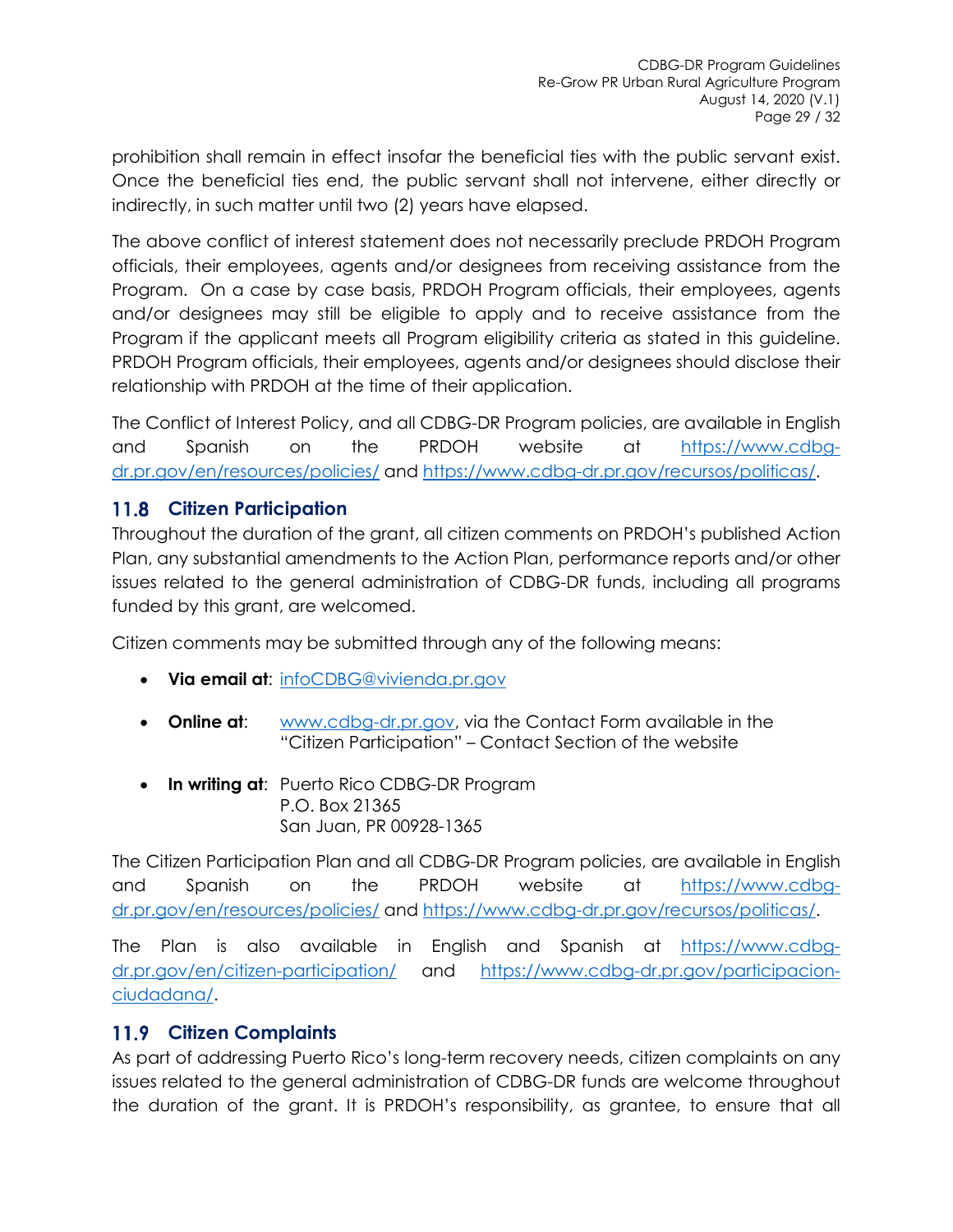complaints are dealt with promptly and consistently and at a minimum, to provide a timely, substantive written response to every **written** complaint within **fifteen (15) business days**, where practicable, as a CDBG grant recipient. See 24 C.F.R. § 570.486(a)(7).

Citizens who wish to submit formal complaints related to CDBG-DR funded activities may do so through any of the following means:

- **Via email at:** [LegalCDBG@vivienda.pr.gov](mailto:LegalCDBG@vivienda.pr.gov) • **Online at:** <https://cdbg-dr.pr.gov/en/complaints/>(English) <https://cdbg-dr.pr.gov/quejas/>(Spanish)
- **In writing at:** Puerto Rico CDBG-DR Program/CDBG-MIT Program Attn: CDBG-DR/MIT Legal Division P.O. Box 21365 San Juan, PR 00928-1365

The Citizen Complaints Policy and all CDBG-DR Program policies are posted in English and Spanish at <https://www.cdbg-dr.pr.gov/en/resources/policies/general-policies/> and [https://www.cdbg-dr.pr.gov/recursos/politicas/politicas-generales/.](https://www.cdbg-dr.pr.gov/recursos/politicas/politicas-generales/)

# <span id="page-29-0"></span>**Anti-Fraud, Waste, Abuse or Mismanagement**

PRDOH, as grantee, is committed to the responsible management of CDBG-DR funds by being a good advocate of the resources while maintaining a comprehensive policy for preventing, detecting, reporting and rectifying fraud, waste, abuse, or mismanagement.

Pursuant to 83 FR 40314, PRDOH implements adequate measures to detect and prevent fraud, waste, abuse, or mismanagement in all programs administered with CDBG-DR funds as well as encourages any individual who is aware or suspects any kind of conduct or activity that may be considered an act of fraud, waste, abuse, or mismanagement, regarding the CDBG-DR Program, to report such acts to the CDBG-DR Internal Audit Office, directly to the Office of Inspector General (**OIG**) at HUD, or any local or federal law enforcement agency.

The Anti-Fraud, Waste, Abuse, or Mismanagement Policy (**AFWAM Policy**) is established to prevent, detect and report any acts, or suspected acts, of fraud, waste, abuse, or mismanagement of CDBG-DR funds. This Policy applies to any allegations or irregularities, either known or suspected, that could be considered acts of fraud, waste, abuse, or mismanagement, involving any citizen, previous, current or potential applicant, beneficiary, consultant, contractor, employee, partner, provider, subrecipient, supplier, and/or vendor under the CDGB-DR Program.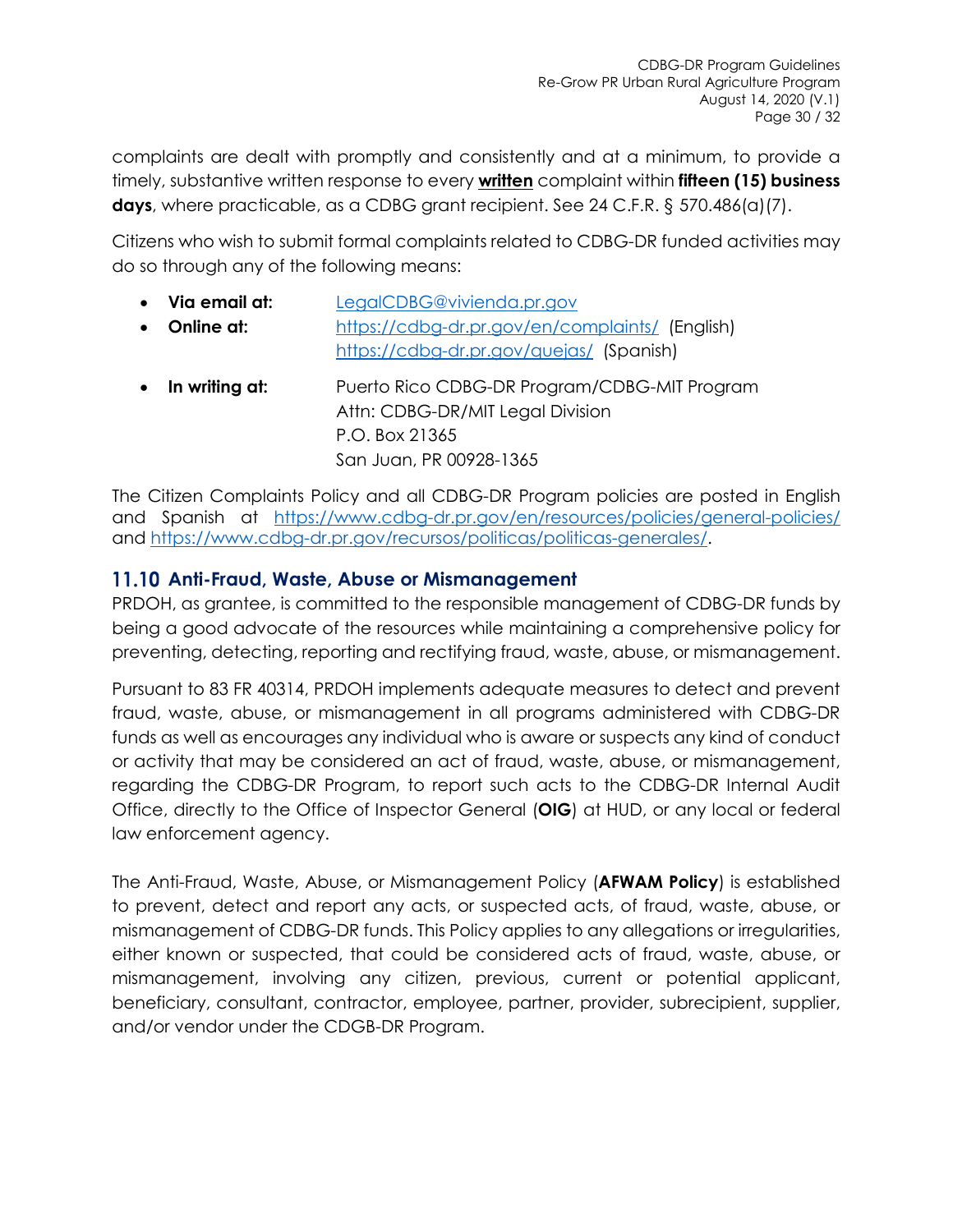| REPORT FRAUD, WASTE, ABUSE, OR MISMANAGEMENT DIRECTLY WITH CDBG-DR |                                                                                                                                                                                                               |
|--------------------------------------------------------------------|---------------------------------------------------------------------------------------------------------------------------------------------------------------------------------------------------------------|
| <b>CDBG-DR Hotline</b>                                             | 787-274-2135 (English/Spanish/TTY)                                                                                                                                                                            |
| Postal Mail                                                        | Puerto Rico Department of Housing<br><b>CDBG-DR Internal Audit Office</b><br>P.O. BOX 21355<br>San Juan, PR 00928-1355                                                                                        |
| Email                                                              | hotlineCDBG@vivienda.pr.gov                                                                                                                                                                                   |
| Online                                                             | www.cdbg-dr.pr.gov<br>https://cdbg-dr.pr.gov/app/cdbgdrpublic/Fraud                                                                                                                                           |
| In person                                                          | Request a meeting with the Deputy Audit Director of the<br>CDBG-DR Internal Audit Office located at PRDOH's<br>Headquarters at 606 Barbosa Avenue, Building Juan C.<br>Cordero Davila, Río Piedras, PR 00918. |

| REPORT FRAUD, WASTE, ABUSE, OR MISMANAGEMENT DIRECTLY WITH HUD OIG |                                               |
|--------------------------------------------------------------------|-----------------------------------------------|
| <b>HUD OIG Hotline</b>                                             | 1-800-347-3735 (Toll-Free)                    |
|                                                                    | 787-766-5868 (Spanish)                        |
| Postal Mail                                                        | HUD Office of Inspector General (OIG) Hotline |
|                                                                    | 451 7th Street SW                             |
|                                                                    | Washington, D.C. 20410                        |
| Email                                                              | HOTLINE@hudoig.gov                            |
| Online                                                             | https://www.hudoig.gov/hotline                |

The AFWAM Policy, and all CDBG-DR Program policies, are available in English and Spanish on the PRDOH website at <https://www.cdbg-dr.pr.gov/en/resources/policies/> and [https://www.cdbg-dr.pr.gov/recursos/politicas/.](https://www.cdbg-dr.pr.gov/recursos/politicas/)

#### <span id="page-30-0"></span>**Related Laws and Regulations**

These guidelines make reference as to how the provisions of certain laws apply to the Program. However, other related laws may exist which are not included in these Guidelines. This does not negate or preclude the Program from applying the provisions of those laws, nor an applicant from receiving services, when applicable. Moreover, PRDOH can enact, or may have enacted, regulations that address how the laws mentioned in these guidelines are managed. If there are any discrepancies between these guidelines and the laws and/or regulations mentioned in them, then the latter will prevail over the guidelines. If at any time the laws and/or the applicable regulations mentioned in these guidelines are amended, the new provisions will apply to the Program without the need to amend these guidelines.